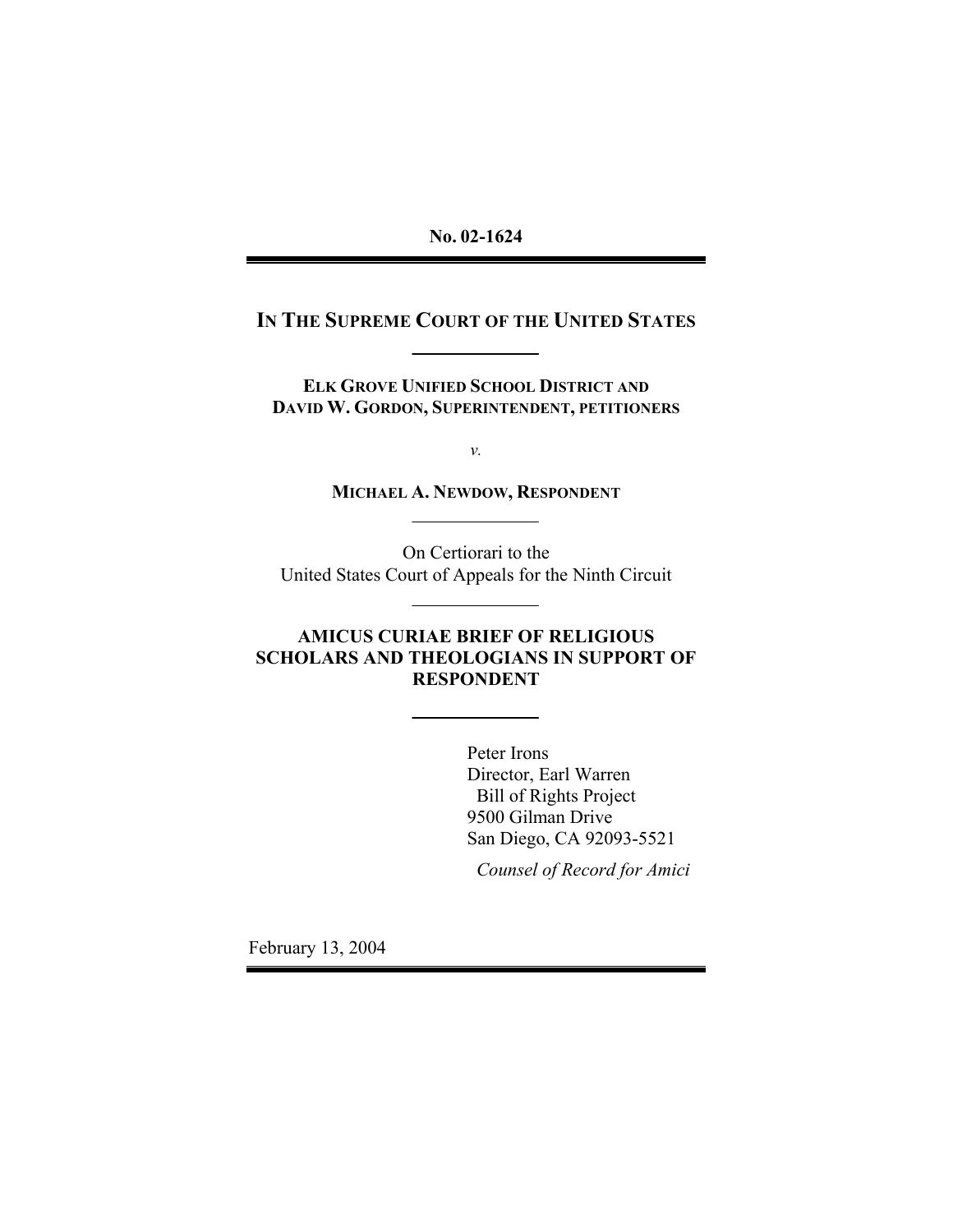# **TABLE OF CONTENTS**

| L   | FOR ITS FIRST 60 YEARS THE PLEDGE |                                                                                                                                                            |  |  |
|-----|-----------------------------------|------------------------------------------------------------------------------------------------------------------------------------------------------------|--|--|
|     | $A_{\cdot}$                       | Flag Display and Patriotic Exercises in<br>Public Schools Began as Efforts To Heal<br>the Divisions of the Civil War and To<br>"Americanize" the Immigrant |  |  |
|     | <b>B.</b>                         | The Pledge of Allegiance Was Composed<br>To Celebrate the Quadricentennial of<br>Columbus's First Voyage to the                                            |  |  |
| II. |                                   | THE 1954 ACT INFUSED THE PLEDGE                                                                                                                            |  |  |
|     |                                   | III. THE 1954 ACT ENDORSED MONOTHEISM12                                                                                                                    |  |  |
|     | $A_{\cdot}$                       | As Amended the Pledge Violates the<br>Neutrality Principle of the Establishment                                                                            |  |  |
|     | B <sub>1</sub>                    | The Words "Under God" In the Pledge                                                                                                                        |  |  |
|     | $ACT.$                            | IV. THE RECITATION BY SCHOOLCHILDREN<br>OF THE WORDS "UNDER GOD" IN THE<br>PLEDGE CONSTITUTES A RELIGIOUS                                                  |  |  |
|     | $A_{-}$                           | Reciting the Words "Under God" In the                                                                                                                      |  |  |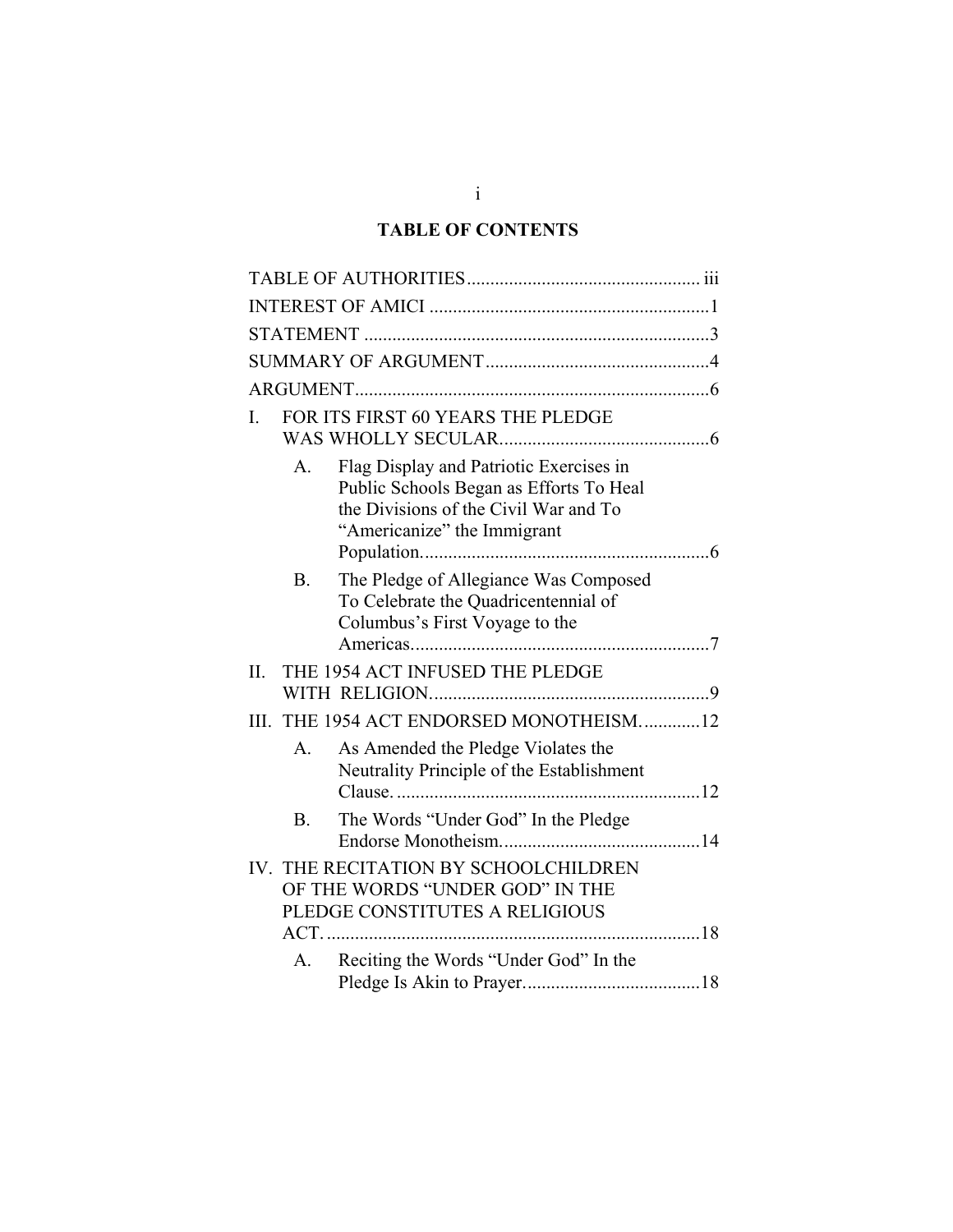|  | B. The Amended Pledge Is Not A Form Of                                                                                                                                                                   |    |
|--|----------------------------------------------------------------------------------------------------------------------------------------------------------------------------------------------------------|----|
|  | V. OVER THE PAST TWO CENTURIES,<br>AMERICA HAS BECOME EVER MORE                                                                                                                                          |    |
|  | VI. THE INCLUSION OF "UNDER GOD" IN THE<br>PLEDGE CONFRONTS SCHOOLCHILDREN<br>WITH THE HOBSON'S CHOICE OF<br>AFFIRMING RELIGIOUS BELIEFS THEY<br>DO NOT HOLD OR FORGOING<br>PARTICIPATION IN A PATRIOTIC |    |
|  |                                                                                                                                                                                                          |    |
|  |                                                                                                                                                                                                          | 30 |
|  | Appendix: Qualifications and Affiliations of Amici  1 - A                                                                                                                                                |    |

ii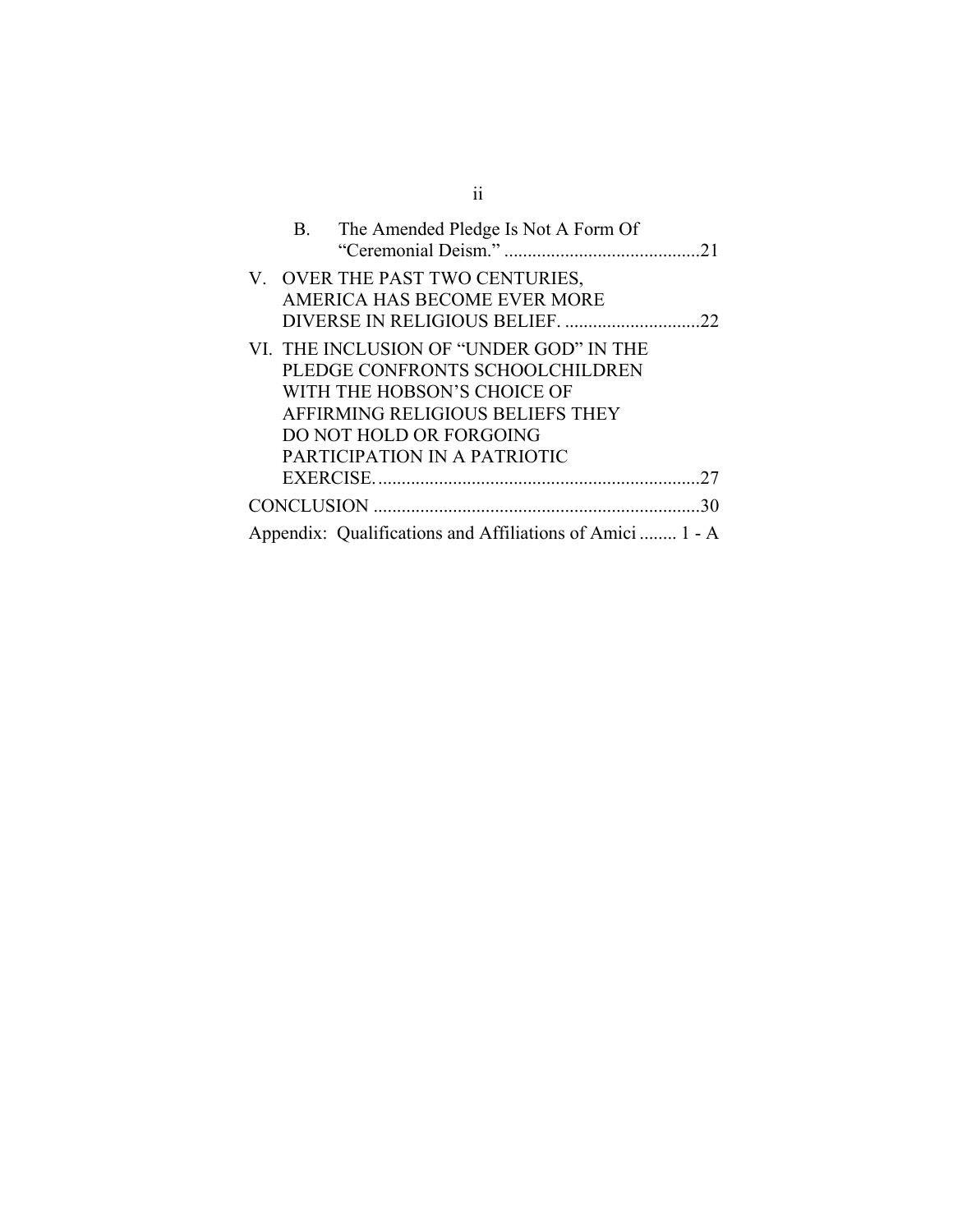# **TABLE OF AUTHORITIES FEDERAL CASES**

<span id="page-3-0"></span>

| Abington Township v. Schempp, 374 U.S. 203 (1963)20, 26 |  |
|---------------------------------------------------------|--|
| Church of the Holy Trinity v. United States, 143 U.S.   |  |
|                                                         |  |
| County of Allegheny v. ACLU, 492 U.S. 573 (1989)21      |  |
| Edwards v. Aguillard, 482 U.S. 578 (1987) 14            |  |
|                                                         |  |
| Epperson v. Arkansas, 393 U.S. 97 (1968) 14             |  |
| Everson v. Ewing Township, 330 U.S. 1 (1947)13          |  |
|                                                         |  |
| Lynch v. Donnelly, 465 U.S. 668 (1984) 21, 22, 30       |  |
|                                                         |  |
| Minersville School Dist. v. Gobitis, 310 U.S. 586       |  |
|                                                         |  |
| Santa Fe Ind. School District v. Doe, 530 U.S.          |  |
|                                                         |  |
| Wallace v. Jaffree, 472 U.S. 38 (1985) 11, 14, 20       |  |
| West Virginia Board of Ed. v. Barnette, 319 U.S. 624    |  |
|                                                         |  |
| RRARD IT AT ITUTADY M I TRAIT A                         |  |

#### **FEDERAL STATUTORY MATERIALS**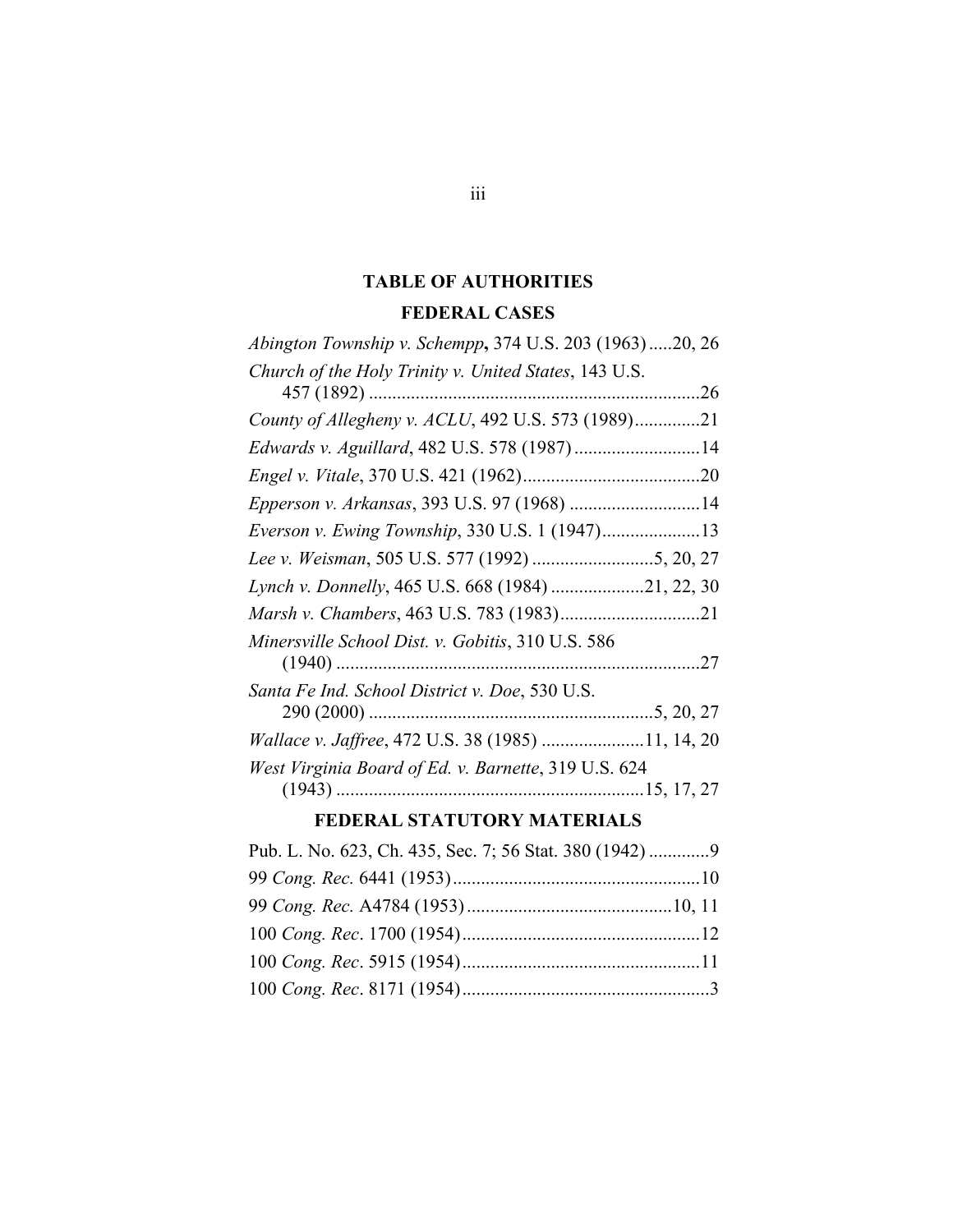# **MISCELLANEOUS**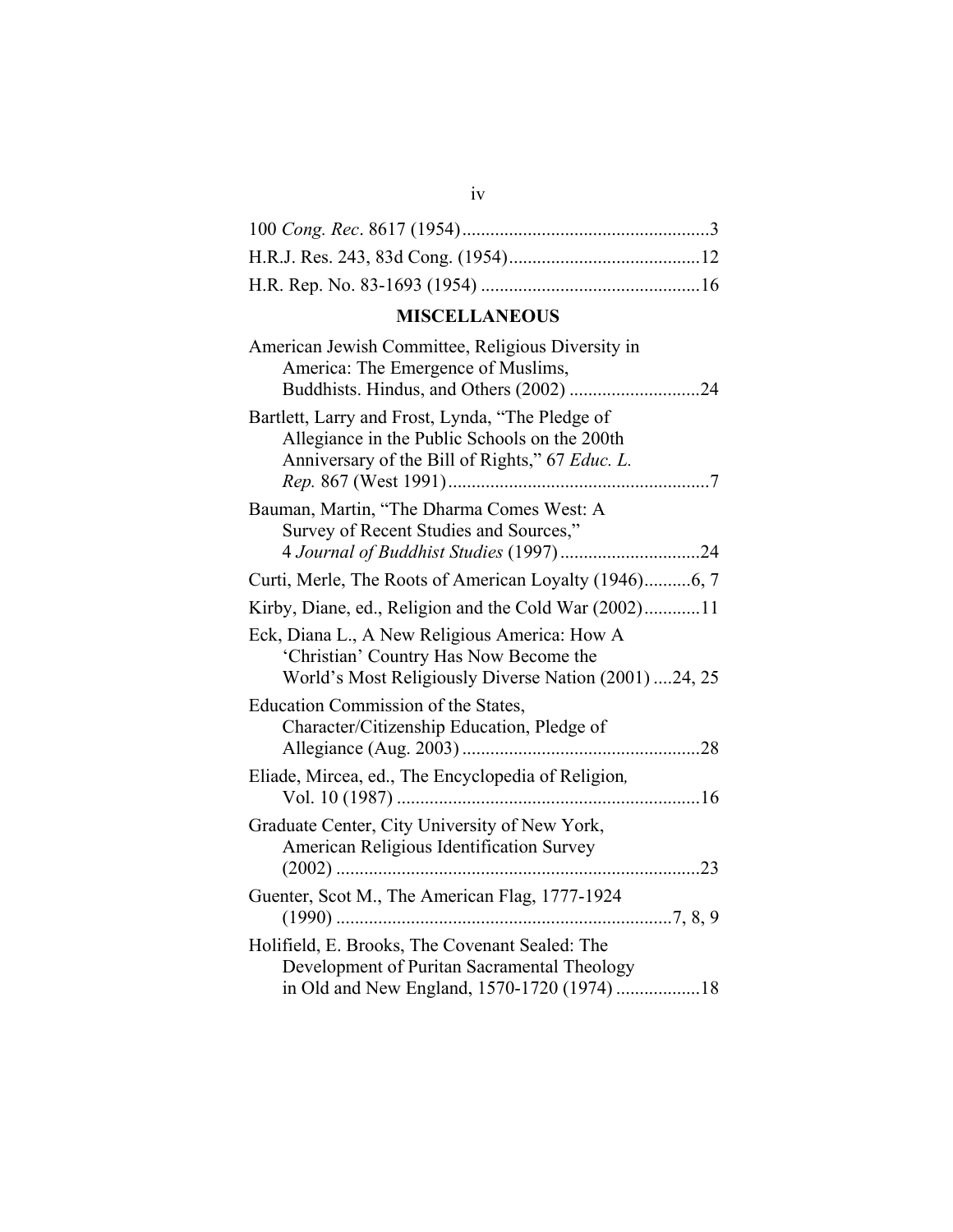| Irons, Peter, A People's History of the Supreme<br>29                                                  |
|--------------------------------------------------------------------------------------------------------|
| Irons, Peter, The Courage of Their Convictions:<br>Sixteen Americans Who Fought Their Way to           |
| Kaufman, Christopher J., Faith and Fraternalism: The<br>History of the Knights of Columbus, 1882-1982  |
| Knights of Columbus Archives (New Haven, Ct.),                                                         |
| Laderman, Gary, and Luis Leon, eds., Encyclopedia<br>of American Religions and Cultures (2003)25       |
| Manwaring, David R., Render Unto Caesar: The                                                           |
| Miami-Dade County Board of Education, Regulation                                                       |
| Queen, Edward, Stephen Prothero, and Gardner H.                                                        |
| Shattuck Jr., eds., Encyclopedia of American                                                           |
| .25                                                                                                    |
| Webster's New World Dictionary of the English<br>Language, Second College Edition (1980)16, 17, 18, 19 |
| <b>Yearbook of Canadian and American Churches</b><br>.24                                               |

v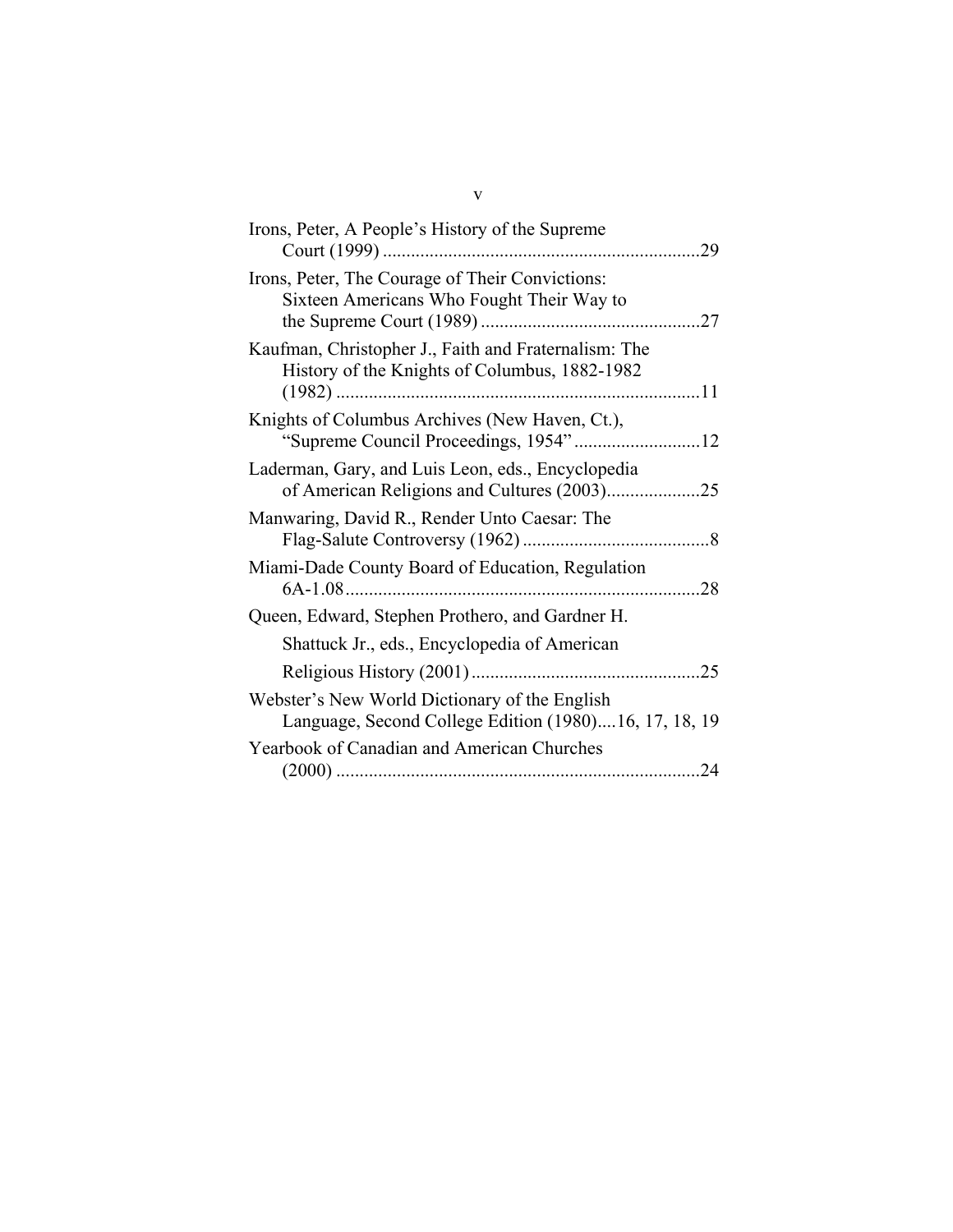# **INTEREST OF AMICI<sup>[1](#page-6-1)</sup>**

<span id="page-6-0"></span>Amici are 19 professors and scholars in the fields of religion and theology who are knowledgeable about the history of religion in American society.

**Joseph A. Adler**, Professor of Religion, Kenyon College.

**Randall Balmer**, Ann Whitney Olin Professor of American Religion, and Chair, Department of Religion, Barnard College, Columbia University.

**Linell E. Cady**, Franca Oreffice Dean's Professor of Religious Studies and Director, Center for the Study of Religion and Conflict, Arizona State University.

**Diana L. Eck**, Professor of Comparative Religion, Harvard Divinity School; Director, the Pluralism Project. Harvard University.

**W. Clark Gilpin**, Margaret E. Burton Professor of the History of Christianity, University of Chicago Divinity School.

**Philip Goff**, Associate Professor of Religious Studies and Director, Center for the Study of Religion and American Culture, Indiana University.

**John S. Hawley**, Ann Whitney Olin Professor, Department of Religion, Barnard College, Columbia University.

l

<span id="page-6-1"></span><sup>&</sup>lt;sup>1</sup> The parties have consented to the filing of this brief and their letters of consent have been filed with the Clerk. No party authored this brief in whole or in part and no one other than amici or their counsel made a monetary contribution to the preparation or submission of the brief.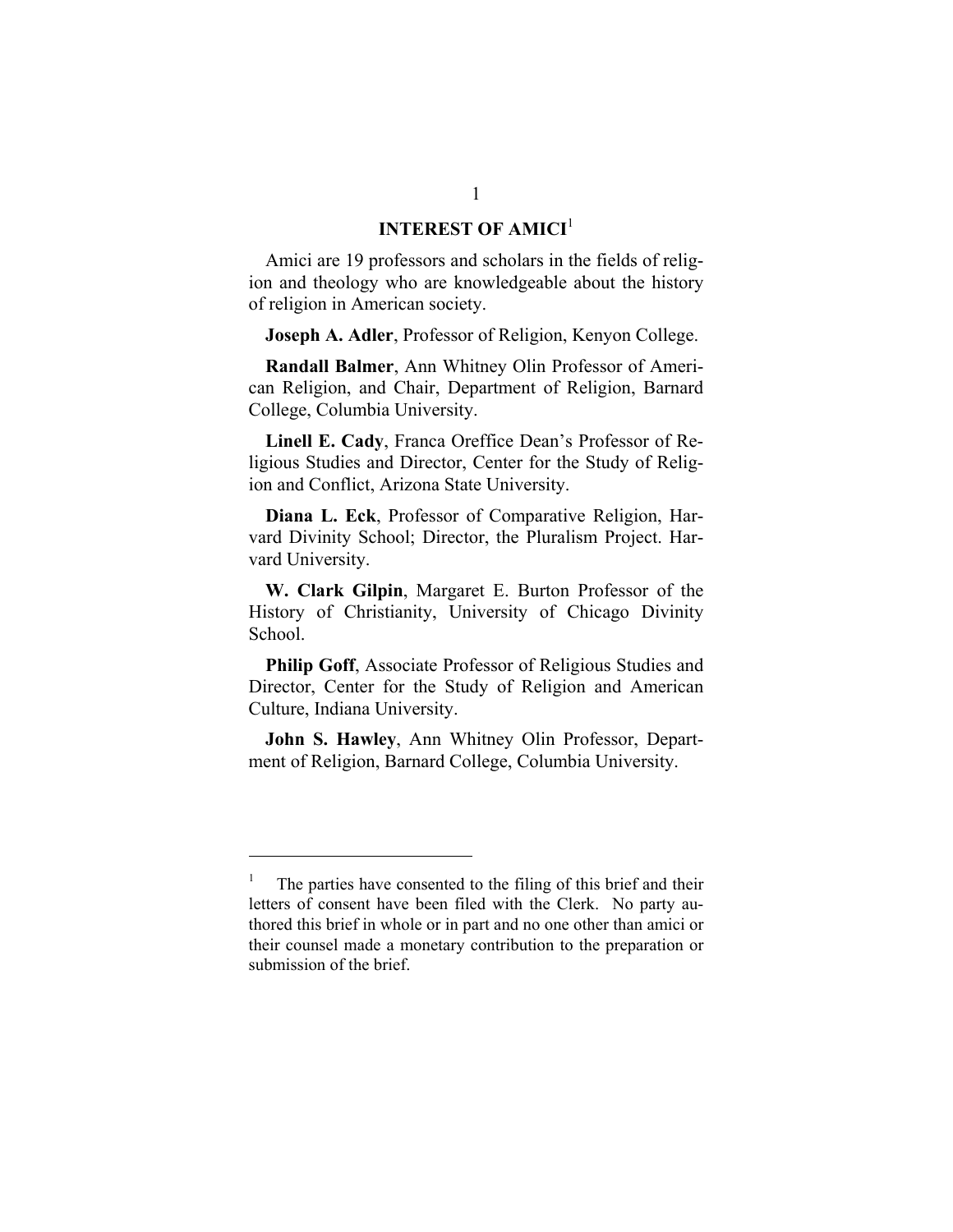**Gary Laderman,** Associate Professor of American Religious History and Culture, and Director, Graduate Division of Religion, Emory University.

**Amy-Jill Levine,** E. Rhodes and Leona B. Carpenter Professor of New Testament Studies, Vanderbilt Divinity School, Vanderbilt University.

**Fumitaka Matsuoka**, Professor of Theology, Graduate Theological Union, Pacific School of Religion, Berkeley, California.

**Vasudha Narayanan**, Professor of Religion, University of Florida.

**Charles Prebish**, Professor of Religious Studies, Pennsylvania State University.

**Stephen Prothero**, Associate Professor of Religion and Chair, Department of Religion; Director, Graduate Division of Religious and Theological Studies, Boston University.

**Richard Seager**, Associate Professor in Religious Studies, Hamilton College.

**John Smolenski,** Assistant Professor of History, University of California, Davis.

**Ivan Strenski**, Professor and Holstein Endowed Chairholder, Department of Religious Studies, University of California, Riverside.

**Robert A. Thurman**, Jey Tsong Khapa Professor of Indo-Tibetan Buddhist Studies and Director of Graduate Studies, Department of Religion, Columbia University.

**Thomas A. Tweed**, Professor of Religious Studies, University of North Carolina.

**Peter W. Williams**, Distinguished Professor of Comparative Religion and American Studies, Miami University (Ohio).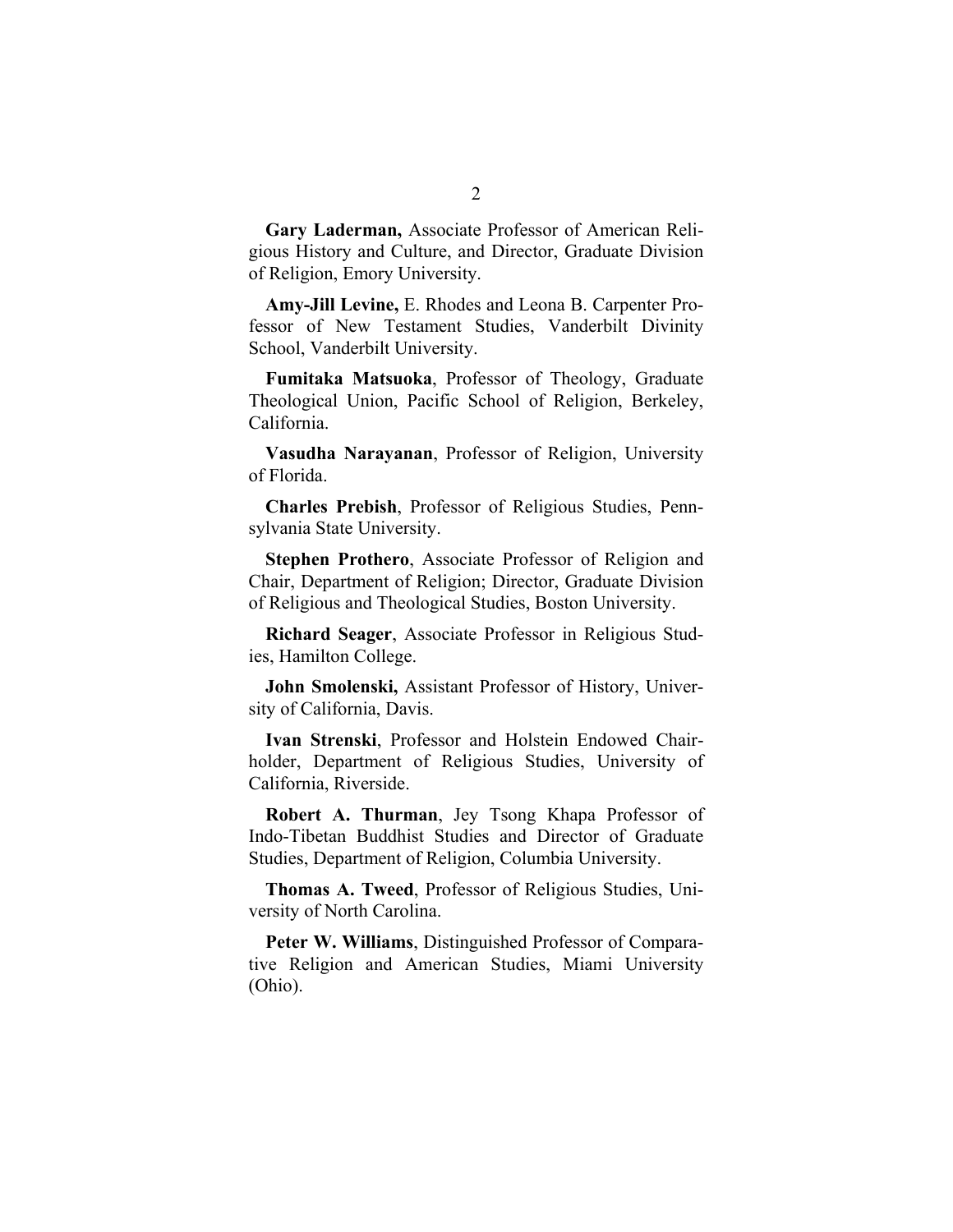<span id="page-8-0"></span>Amici are scholars in the fields of American religious history and theology. Among the amici are represented such religious traditions as Christianity, Judaism, Buddhism, and Hinduism. A summary of the qualifications and affiliations of the individuals listed above is provided in the appendix to this brief. Amici file this brief as individuals and not on behalf of the institutions with which they are affiliated.

#### **STATEMENT**

On June 14, 1954, a remarkable ceremony took place on the steps of the U.S. Capitol. Earlier that day, President Eisenhower had signed House Joint Resolution 303, which added "under God" to the Pledge of Allegiance. In signing the Joint Resolution, President Eisenhower declared:

"From this day forward the millions of our schoolchildren will daily proclaim . . . the dedication of our Nation and our people to the Almighty." 100 *Cong. Rec*. 8617 (1954).

Now, under clear skies, with members of both parties of Congress assembled, including top Congressional leaders, the U.S. flag was hoisted over the Capitol, and the newlyrevised Pledge was recited by Senator Homer Ferguson and Representative Louis Rabaut, the co-sponsors of the Joint Resolution. A young Walter Cronkite narrated the event, which was carried live on television and radio by the Columbia Broadcasting System. The Senate Chaplain, Rev. Frederick Brown Harris, later described the scene:

"As the radio carried their voices to listening thousands, together these lawmakers repeated the pledge which is now the Nation's. Then, appropriately, as the flag was raised a bugle sang out with the familiar strains of 'Onward, Christian Soldiers!'" *Id. at* 8617.

That same day, as the House convened, a Baptist minister offered this prayer: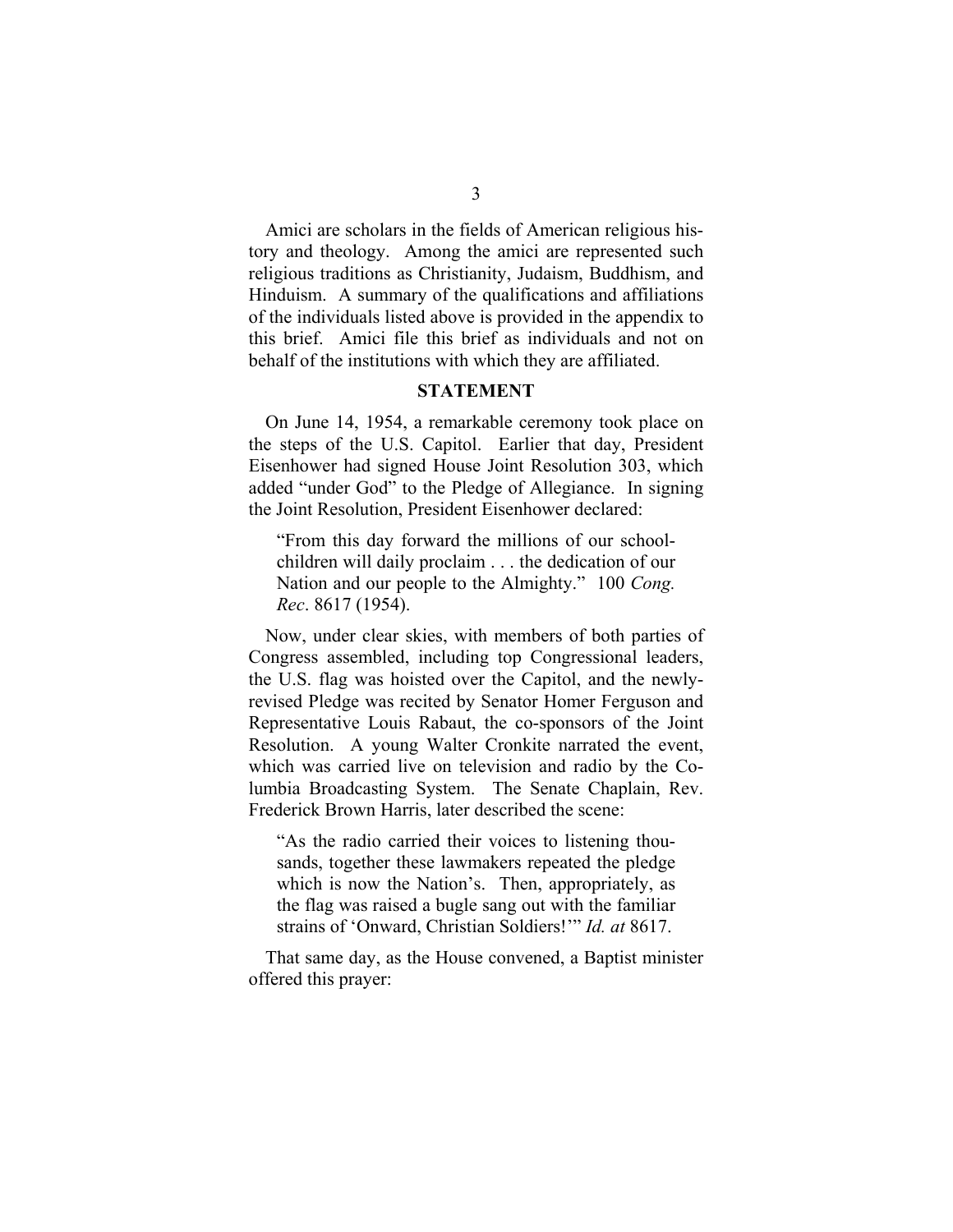<span id="page-9-0"></span>"May the flag of our great nation continue to wave as a symbol of freedom, democracy, and Christian principles upon which our beloved Nation has been founded." *Id*. at 8171.

Although the hymn played on the bugle was not sung, the words of its first verse are well-known:

"Onward, Christian soldiers, marching as to war, With the cross of Jesus, going on before. Christ, the royal Master, leads against the foe; Forward into battle see his banners go!"

It would be hard to imagine, outside the sanctuary of a Christian church, a more sectarian religious ceremony. The 1954 revision to the Pledge through its inclusion of "God" officially linked patriotism not just to Christianity but to monotheism—a religious doctrine not shared then or now by millions of Americans who adhere to non-theistic or polytheistic religions or to no religion. The 1954 revision thus not only favors religion over non-religion; it also favors some religions over others.

#### **SUMMARY OF ARGUMENT**

From 1892 to 1954, the Pledge of Allegiance defined patriotism and national identity without reference to religion. Composed in 1892 to celebrate the four-hundredth anniversary of Columbus's first voyage to the New World, the Pledge was meant to instill patriotism in American schoolchildren and help "Americanize" a nation of immigrants. In the five decades that followed, the nation grew westward; absorbed millions of immigrants; fought two World Wars; and experienced vast social change. During this period, recitation of the Pledge in public elementary and secondary schools became mandatory in many states. Throughout this time of social and political upheaval, one could pledge allegiance to the flag without embracing religion.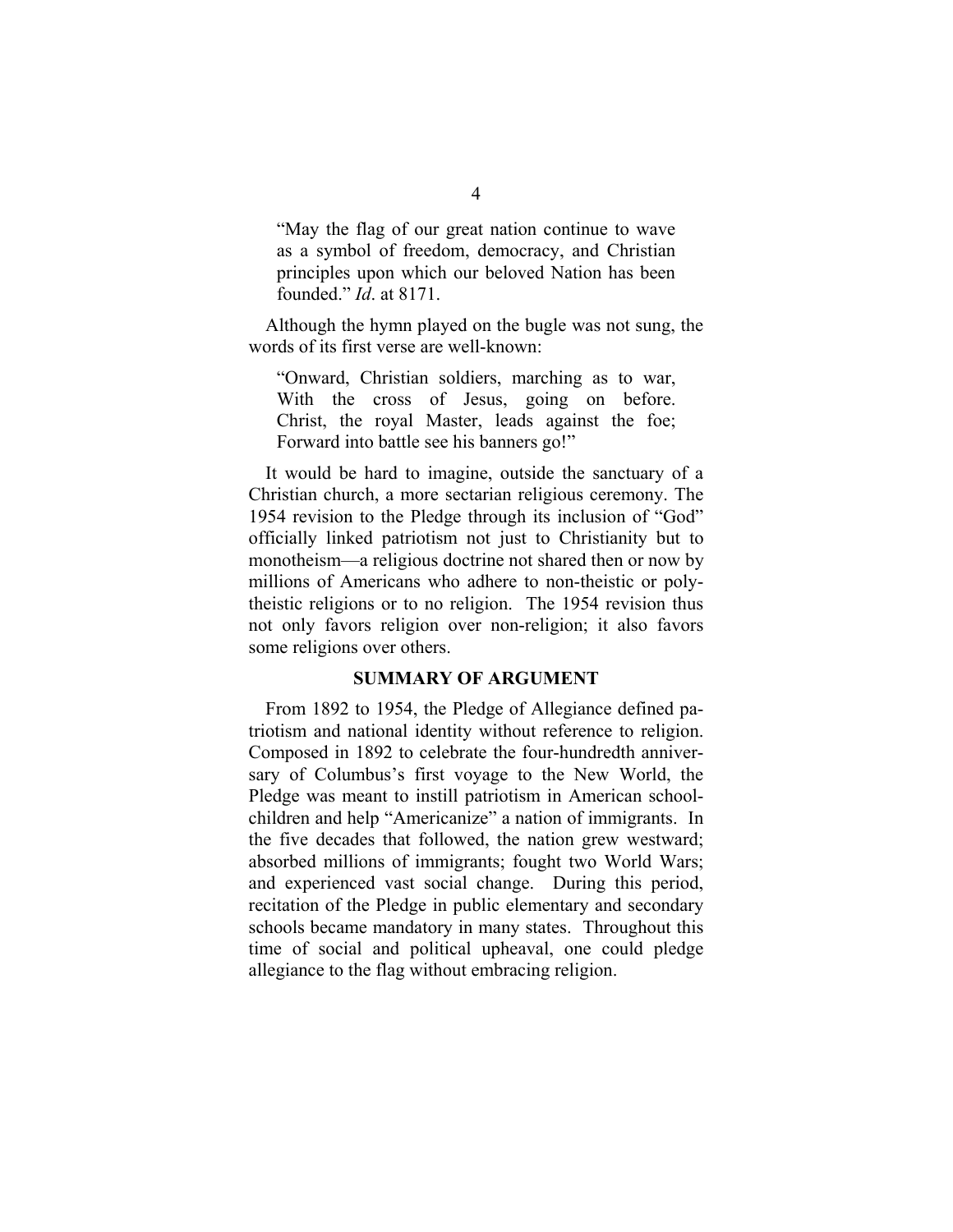Then the Cold War intervened. In defiance of "godless Communism," Congress added "under God" to the Pledge, incorporating – as an official element of patriotism – an affirmation of a belief in "God" and loyalty to the ideal of a nation defined by religious devotion. Thenceforth schoolchildren would participate in a patriotic ritual that embraced religion as a means of distinguishing America from her foes.

Although the Cold War has ended, the Pledge remains an exercise in religious affirmation. As a purely textual matter, its reference to "one Nation under God" assumes the existence of "God" and expresses a conception of America as a nation defined by religious devotion. The phrase "under God" in the Pledge is no more an "acknowledgment" of historical fact than are the Pledge's references to "indivisibility," "liberty," and "justice." All are ideals that the Pledge affirms. Other historical texts that are read in classrooms may invoke religion, but the Pledge alone is meant as an expression of personal belief.

As such, classroom recitation of the Pledge, as revised in 1954, cannot be distinguished from the religious exercises invalidated in *Lee v. Weisman*, 505 U.S. 577 (1992), and *Santa Fe Indep. Sch. Dist. v. Doe*, 530 U.S. 290 (2000). Like those exercises, the Pledge violates the neutrality principles of the Establishment Clause by favoring religion over non-religion and some religions over others. The Pledge puts schoolchildren who do not embrace monotheism to the Hobson's choice of affirming religious beliefs they do not hold and foregoing participation in a patriotic ritual. For a public elementary or secondary school to put children to such a choice violates the Establishment Clause.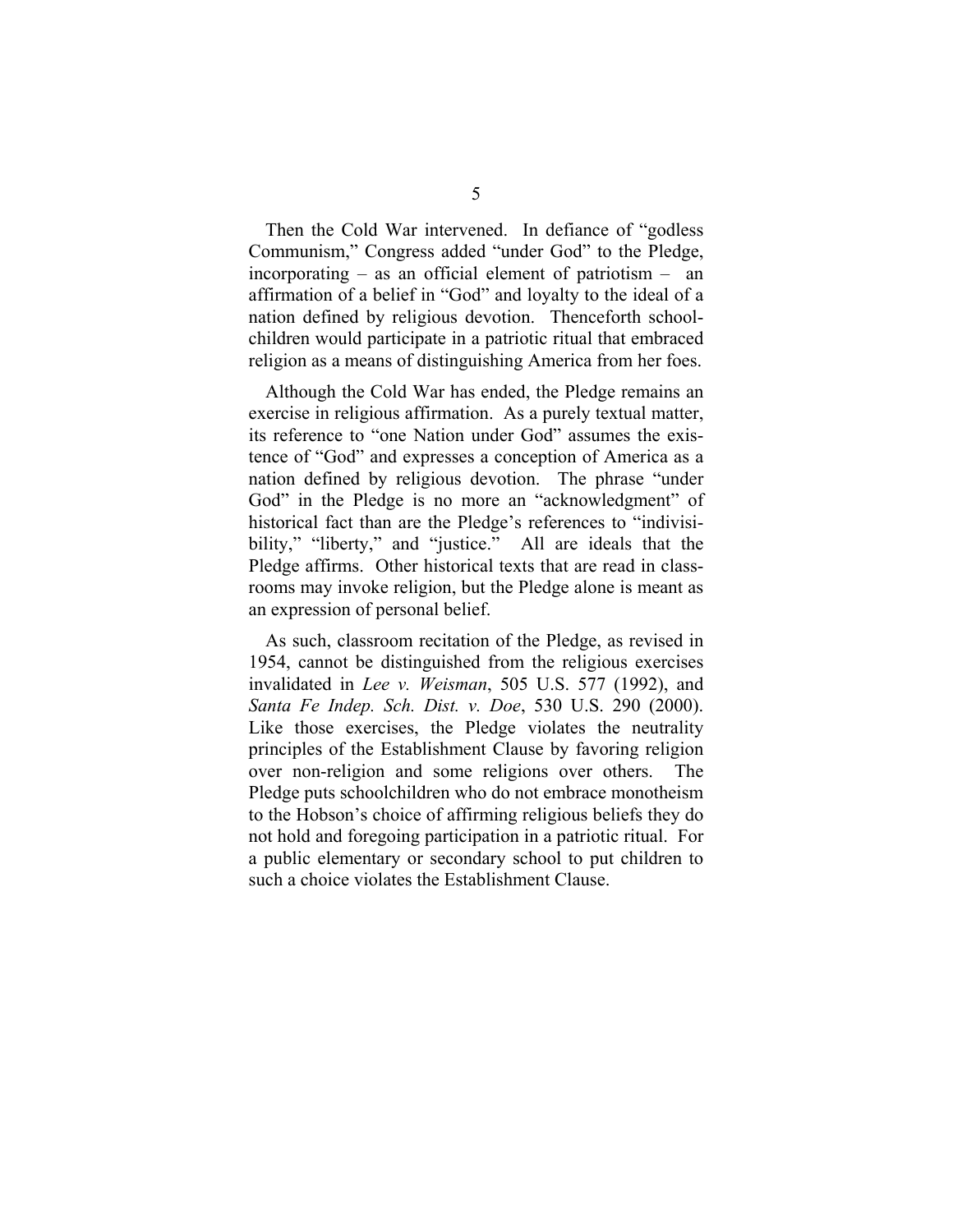#### **ARGUMENT**

## <span id="page-11-0"></span>**I. FOR ITS FIRST 60 YEARS THE PLEDGE WAS WHOLLY SECULAR.**

# **A. Flag Display and Patriotic Exercises in Public Schools Began as Efforts To Heal the Divisions of the Civil War and To "Americanize" the Immigrant Population.**

The origins of the Pledge of Allegiance to the flag of the United States, and the national values the flag symbolizes, are rooted in several developments in American society during the last two decades of the nineteenth century. The most important factor lay in the rapid growth and spread of public schools across the country in the years that followed the Civil War. Local communities undertook the task of educating every child, at least through the primary grades. The principal function of schooling was the development of a literate citizenry and work force, with training in reading, writing, and arithmetic. But the schools were also charged with inculcating in their students a sense of patriotism and national loyalty. This was particularly true in the former Confederate states, to heal the divisions of the Civil War and to replace regional loyalties with loyalty to the nation as a whole. Speaking in 1876, the Governor of Virginia declared: "That we are becoming a nation, according to the real signification of the word, I am proud to assert." M. Curti, *The Roots of American Loyalty*, 188 (1946).

The American flag became a symbol of the reunited Republic, and the Grand Army of the Republic ("G.A.R."), an association of former Union soldiers, joined with Southern patriotic groups like the Daughters of the Confederacy to seek state legislation that would require schools to display the American flag in classrooms. In 1890, North Dakota and New Jersey became the first states to mandate flag display in every school; they were followed by several other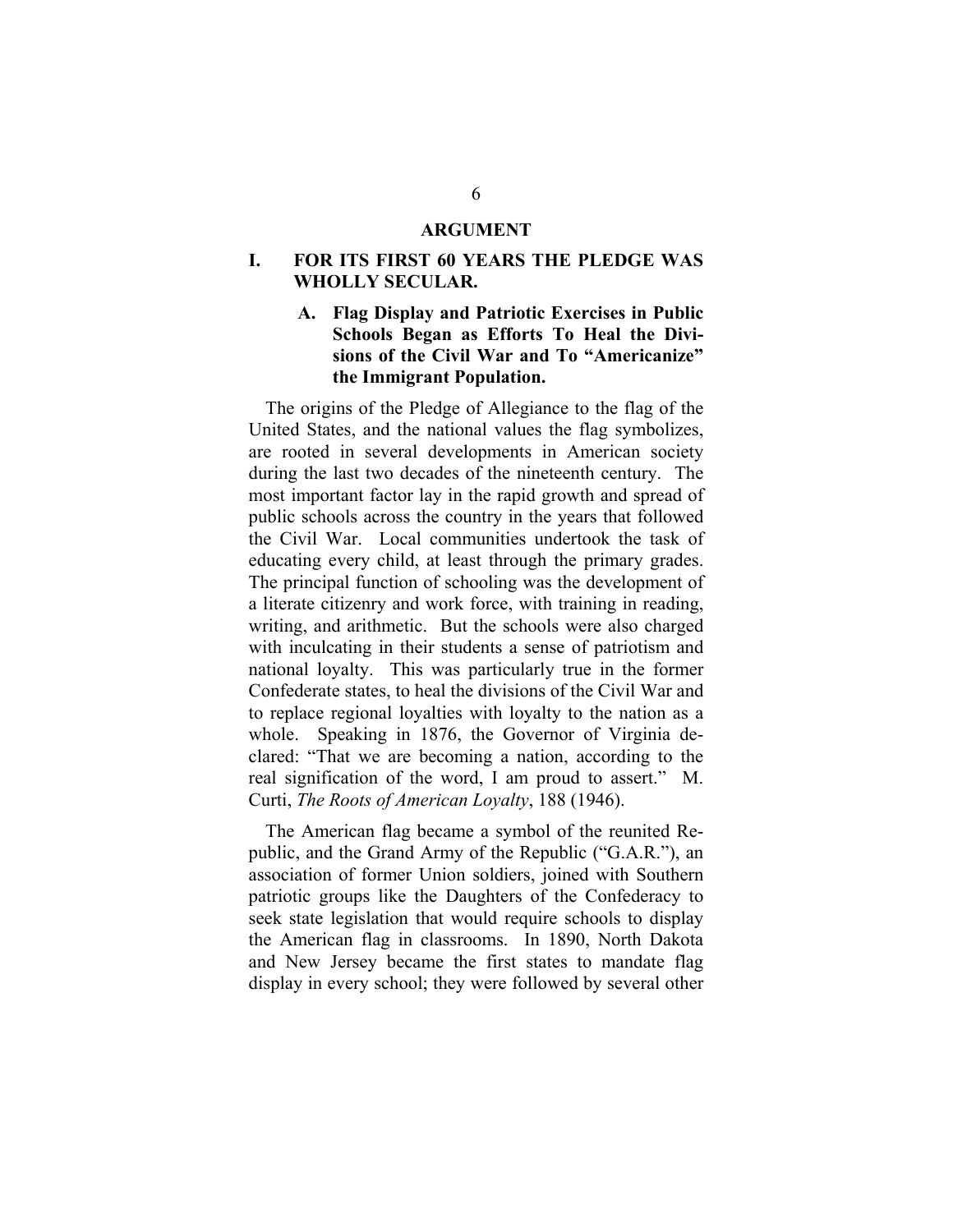<span id="page-12-0"></span>states in the next few years. *Id.* at 190-91. The G.A.R. national Commander-in-Chief praised this effort in 1892: "Let the 8,000,000 boys and girls in our elementary schools be thus imbued with a reverence for the flag and all it represents." Quoted in S. Guenter, *The American Flag, 1777- 1924*, 105 (1990).

Advocates of patriotic exercises in public schools sought not only to heal Civil War divisions through the common national loyalty symbolized by the flag, but also to Americanize the children of the great wave of immigrants who flocked to the United States in the late nineteenth and early twentieth centuries from central and southern Europe. In part, these efforts at Americanization reflected fears of radical political sympathies among the new immigrants, many of whom joined the Socialist party and labor unions. Patriotic groups and state education officials agreed on "the need for a wholesale and thoroughgoing effort to Americanize the immigrant, the faster the better. . . . The chief reliance was on formal education. It was believed the public school would Americanize immigrant children." Curti, *supra*, at 185-86; see also L. Bartlett & L. Frost, "The Pledge of Allegiance in the Public Schools on the 200th Anniversary of the Bill of Rights," 67 *Educ. L. Rep.* 867, 868-69 (West 1991). The Pledge of Allegiance soon became an integral part of this project.

## **B. The Pledge of Allegiance Was Composed To Celebrate the Quadricentennial of Columbus's First Voyage to the Americas.**

The impetus for drafting a Pledge of Allegiance to the American flag began in the years that preceded the fourhundredth anniversary of Columbus's first voyage to the New World in 1492. The editors of *The Youth's Companion*, the most widely-circulated periodical in the country, decided to promote a celebration of this anniversary in every American public school. As part of this campaign, Francis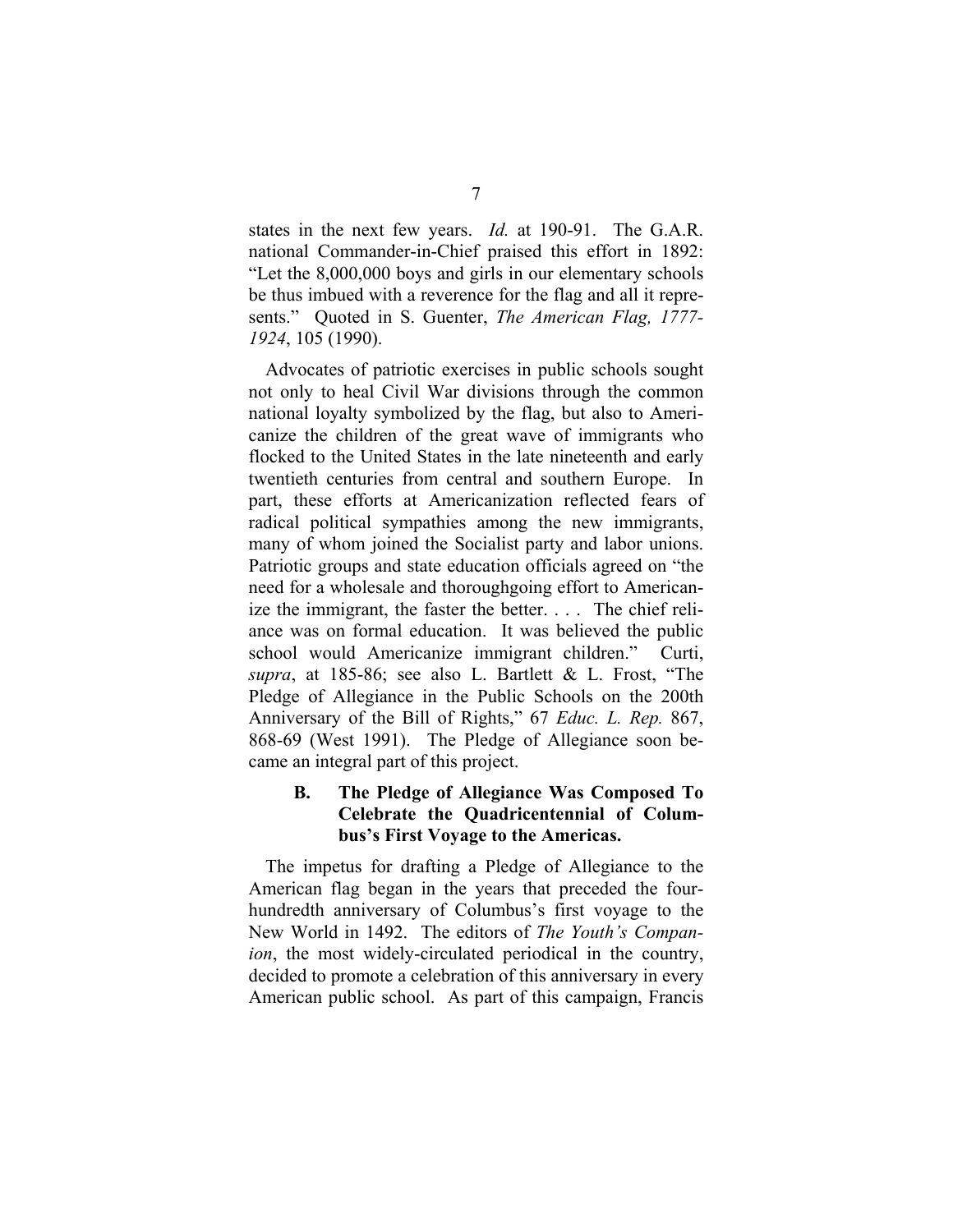Bellamy, the magazine's assistant editor, undertook to draft a pledge of allegiance that would be recited by students who participated in the Columbian celebration. Bellamy composed a pledge that made no reference to religion: "I pledge allegiance to my Flag and the Republic for which it stands: one Nation indivisible, with Liberty and Justice for All." Guenter, *supra*, at 130-131. See Ch. 6, "The Flag Ritual Comes to the Public Schools: Development and Dissemination of the Pledge of Allegiance," 114-32.

During the summer of 1892, Bellamy went to Washington, D.C. and successfully lobbied for a presidential proclamation supporting the Columbian celebration and the new Pledge of Allegiance. President Harrison issued a proclamation that stated: "Let the National Flag float over every school house in the country, and the exercises be such as shall impress upon our youth the patriotic duties of American citizenship." *Id.* at 130. The ceremonies that took place in thousands of schools on October 21, 1892 were a great success and prompted many schools to make recitation of the Pledge a part of regular classroom exercises.

The flag salute and Pledge first became required by law in New York in 1898. The day after the United States declared war on Spain, the New York Legislature passed a law mandating "a salute to the flag at the opening of each day of school," and the Pledge that Bellamy had composed became a part of this daily ritual. Other states quickly followed suit and by the end of the First World War a majority of states required daily flag salutes and recitation of the Pledge of Allegiance in their public schools. *Id*. at 132. See also D. Manwaring, *Render Unto Caesar: The Flag-Salute Controversy*, Ch. 1, "Patriotism in the Schools: The Flag-Salute Ceremony," 1-16 (1962).

Although Bellamy was an ordained Baptist minister and a former pastor of the Dearborn Street Baptist Church in Boston, the Pledge he composed included no reference to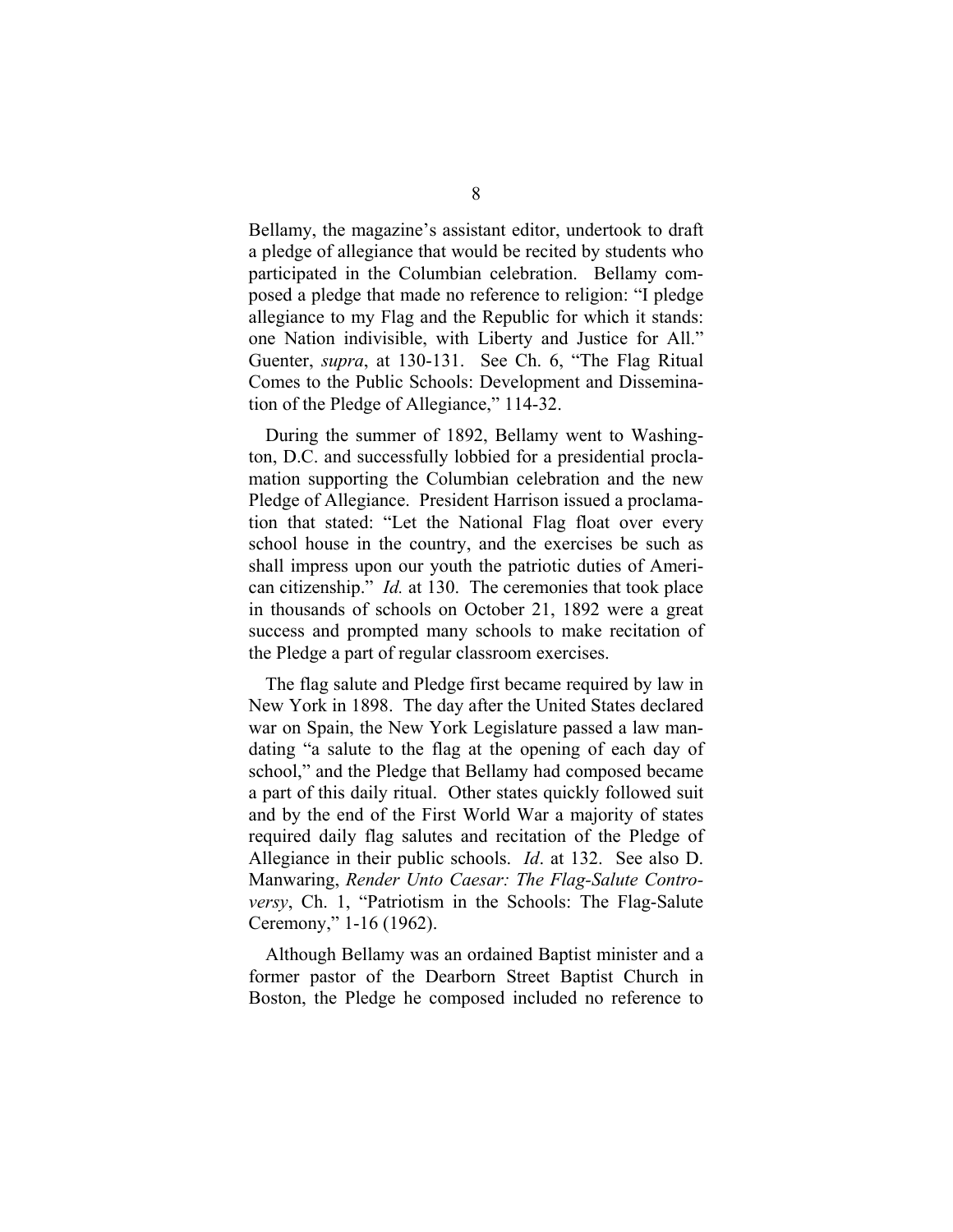<span id="page-14-0"></span>"God" or religion but was entirely secular in its wording. Many patriotic exercises outside the public schools included prayers and invocations of God's blessings, but the flag ceremonies in the public schools featured a Pledge of Allegiance that – like the U.S. Constitution itself – contained no mention of God.

After World War One, the American Legion and other patriotic groups mounted campaigns to frame a uniform set of protocols for the proper display and handling of the flag. At the Legion's invitation, representatives of sixty-eight organizations met in Washington, D.C. for the first National Flag Conference in 1923. The conference, which was addressed by President Harding, voted to change the wording of Bellamy's pledge from "I pledge allegiance to my flag" to "I pledge allegiance to the flag of the United States." The Second (and final) Flag Conference in 1924 approved adding the words "of America" after "the United States" in the Pledge. The American Legion also took the initiative during the Second World War to persuade Congress to adopt a national flag code, which came to include the Pledge of Allegiance. Pub. L. No. 623, Ch. 435, Sec. 7, 56 Stat. 380 (1942). As revised by the 1923 and 1924 flag conferences and as codified by Congress in 1942, this version of the Pledge of Allegiance, which made no reference to God, remained unchanged until 1954. Guenter, *supra*, at 175-78.

#### **II. THE 1954 ACT INFUSED THE PLEDGE WITH RELIGION.**

Before 1954, neither Congress nor the state legislatures felt compelled to invoke the name of God in the flag rituals that were designed to foster patriotism and loyalty among the nation's schoolchildren. That loyalty was to rest on an affirmation of the values of "liberty and justice," which distinguished the United States from its wartime enemies. Those enemies themselves employed slogans such as "Gott Mit Uns" ("God is with us") to rally citizens behind their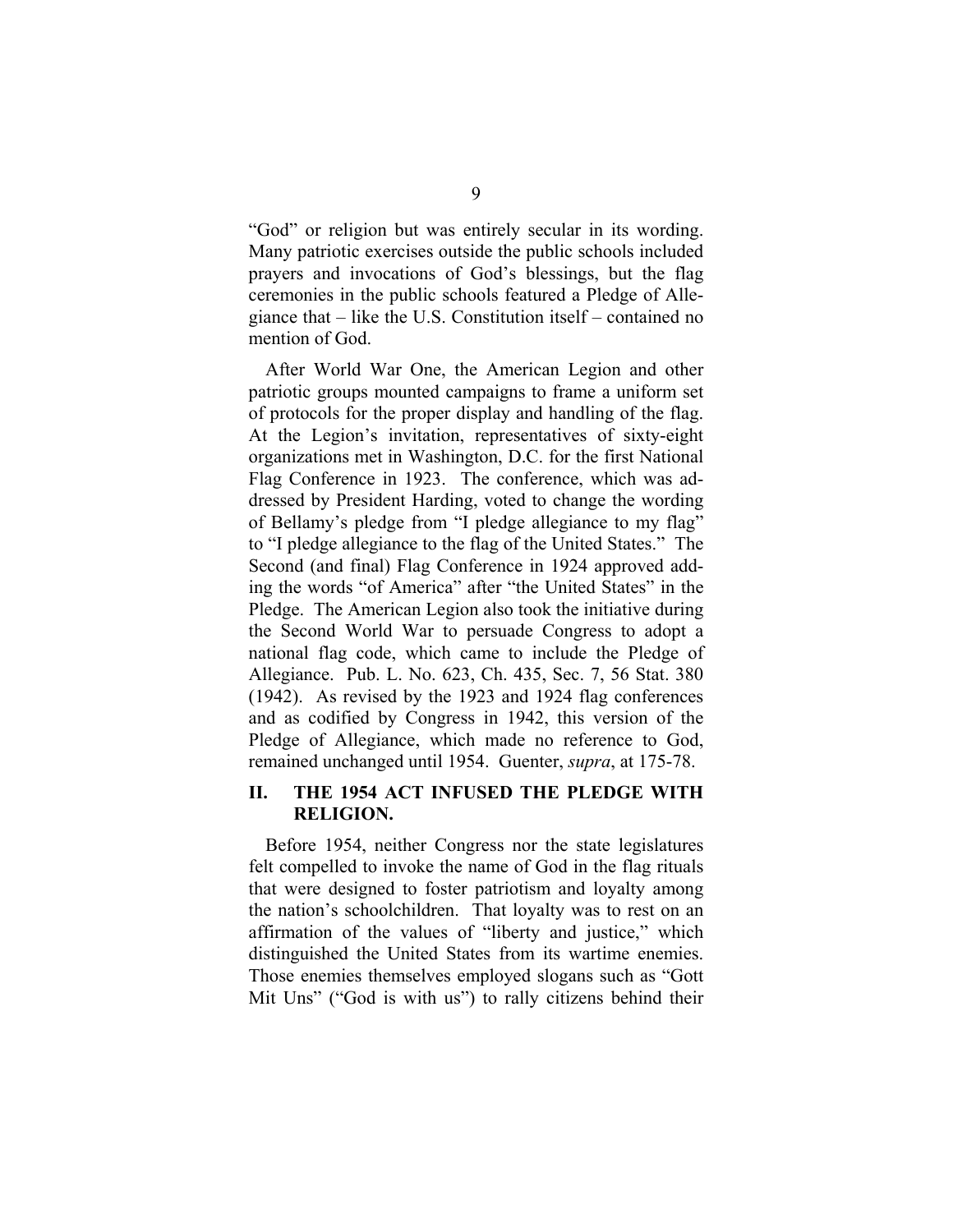war efforts. The countries against which the United States waged war in the Spanish American War and the World Wars also had strong religious cultures and traditions, many of them shared by most Americans, and a specific profession of religious devotion would have served no national purpose.

During the Cold War, however, the worldwide contest between democracy and communism became infused with public religiosity in the United States. Public officials at every level of government denounced "godless Communism" and called on Americans to affirm their belief in God by way of contrast. These appeals were often couched in sectarian terms, most often those of the dominant Christianity of the American public. Two examples, drawn from many others in the pages of the *Congressional Record*, illustrate the sectarian nature of political rhetoric during the Cold War years.

Speaking on the House floor in 1953, during the Korean War, Representative Williams of Mississippi stated:

"In our world of the 20th century, the evil forces of . . . communism seek to remove religion as the most formidable barrier to its advances. So, while we fight the enemy physically on the battlefield and psychologically at home, we could well remember that his greatest and most formidable foe—the one to which he must inevitably surrender—is symbolized in the form of a cross, and is dedicated to furthering the cause of Him who died on Calvary." 99 *Cong. Rec.*  6441 (1953).

The same year, Representative Long of Louisiana drew this contrast between Christianity and communism:

"Christians believe in God, and Communists do not. Belief in God carries with it certain results—reality of spiritual existence, the worth and dignity of the indi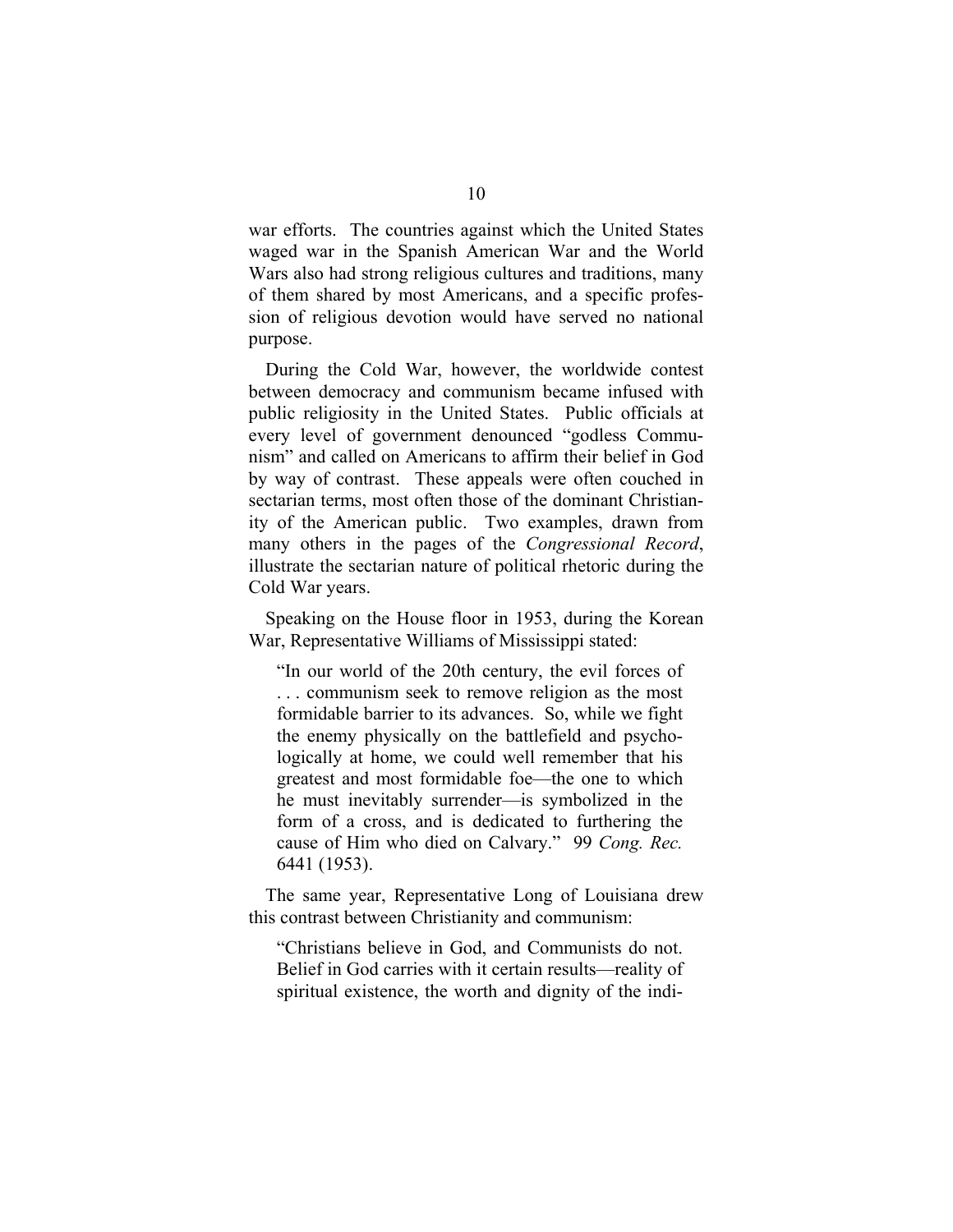vidual, a future judgment and eternal life—the Marxian philosophy denies and ridicules religion. It is hostile to all religion. It holds an antireligious theory. It is itself seeking to displace Christianity." 99 *Cong. Rec.* A4784 (1953).

The Cold War battle against "godless communism" forms the background against which "under God" was added to the Pledge. See D. Kirby, ed., *Religion and the Cold War* (2002); see also *Wallace v. Jaffree*, 472 U.S. 38, 60 n.49 (1985) ("a statute cannot be divorced from the circumstances existing at the time it was passed") (internal quotations and citations omitted). The message of the 1954 Act – *"We," unlike "they," believe in, live under, and depend on God* – employed religious affirmation to distinguish the United States from her foes. Like the religious oaths of earlier periods, this was an affirmation the "godless communists" could not make.

The campaign to add "under God" to the Pledge was sectarian in origin. The campaign was launched in 1952 by the Knights of Columbus, a Roman Catholic fraternal group. In 1951, the Knights' Supreme Council had adopted a resolution calling for "under God" to be included in the Pledge recited at the group's local meetings. The following year, the Supreme Council voted to petition Congress to add "under God" to the codified Pledge. C. Kaufman, *Faith and Fraternalism: The History of the Knights of Columbus, 1882-1982*, 385 (1982). Bills to add "under God" to the Pledge were introduced by Senator Homer Ferguson and Representative Louis C. Rabaut, both of Michigan. When he introduced his bill, Senator Ferguson stated:

"What better training for our youngsters could there be than to have them, each time they pledge allegiance to Old Glory, reassert their belief *in the allpresent, all-knowing, all-seeing, all-powerful Creator.*" 100 Cong. Rec. 5915 (1954) (emphasis added).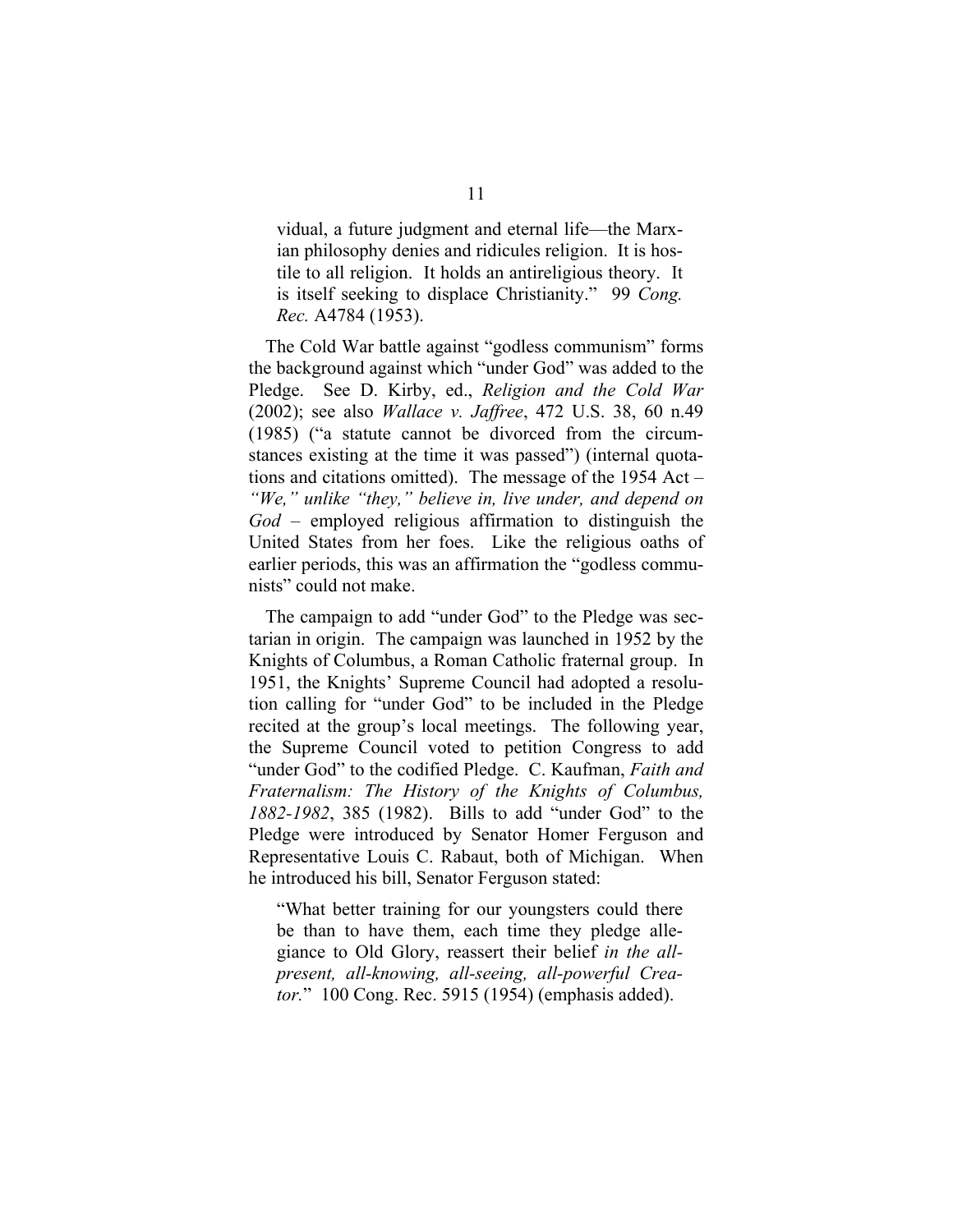<span id="page-17-0"></span>Representative Rabaut voiced similar views to the House:

"[T]he unbridgeable gap between America and Communist Russia is the belief in Almighty God. . . . Unless we are willing to *affirm our belief in the existence of God* and his creator-creature relation to man, we drop man himself to the significance of a grain of sand and open the floodgates to tyranny and oppression." 100 Cong. Rec. 1700 (1954) (emphasis added).

Congressional sponsors of the Pledge amendment made clear that their primary motivation was to ensure "that every day our children go to school and make their pledge of allegiance to the flag they recall that they do so with *recognition of God*." *H.R.J. Res. 243 and Other Bills on Pledge of Allegiance: Hearing Before Subcomm. No 5 of the House Comm. on the Judiciary*, 83d Cong. 37 (1954) (statement of Rep. Rodino) (emphasis added).

Later in 1954, Luke Hart, Supreme Commander of the Knights of Columbus, addressed the group's annual meeting:

"[A]ll of the credit for this splendid accomplishment belongs to the Knights of Columbus. . . . [M]en, women, and children throughout the land, when reciting the Pledge of Allegiance of their country, *shall pay homage to Almighty God* by acknowledging their country's dependence upon Him[.]" *Knights of Columbus Archives, Supreme Council Proceedings,*  1954, 39 (emphasis added).

#### **III. THE 1954 ACT ENDORSED MONOTHEISM.**

#### **A. As Amended the Pledge Violates the Neutrality Principle of the Establishment Clause.**

As shown above, the campaign to add "under God" to the Pledge was infused with a sectarian religious purpose. In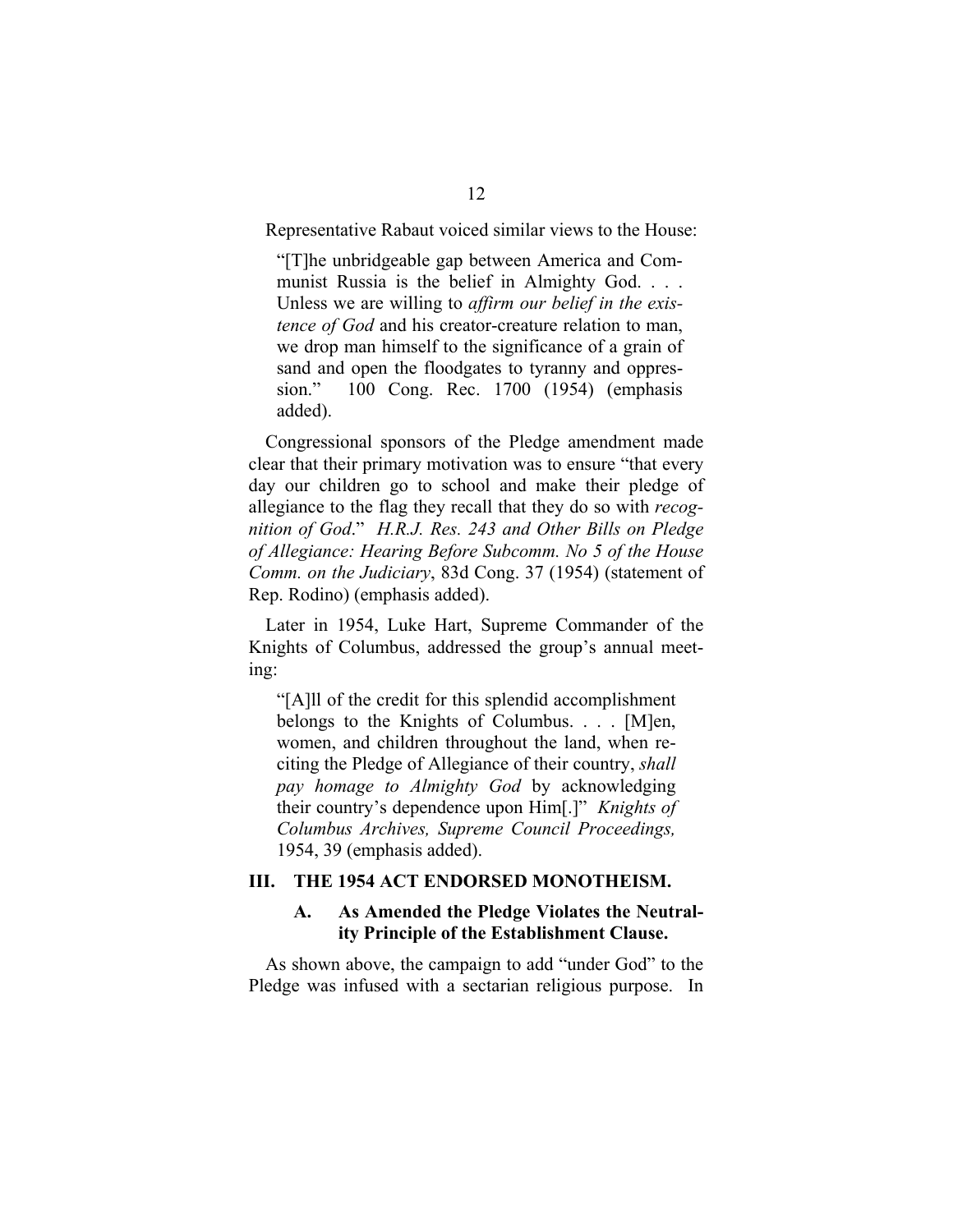that respect, this case resembles several cases in which this Court has invalidated statutes that reflected a primary religious purpose and that endorsed a particular religious doctrine. Wholly apart from its purpose, moreover, the inclusion of "under God" in the Pledge makes the Pledge, in textual terms, an affirmation of religion and an expression of religious belief. As such, the Pledge violates the neutrality principles announced in the Court's seminal Establishment Clause ruling in *Everson v. Ewing Township,* 330 U.S. 1 (1947).

In that case, Justice Black canvassed at length the history of religious conflict that led to adoption of the Establishment Clause, and concluded that it required that neither states nor the federal government "can pass laws . . . which aid one religion or . . . prefer one religion over another." 330 U.S. 1, 15 (1947). Viewed in the broader context of this statement, the amended Pledge aids those religions which profess a belief in monotheism, and prefers them over those which are non-theistic or polytheistic in belief.

Justice Black also stated in *Everson* that "[The First Amendment] requires the state to be *a neutral* in its relations with groups of *religious believers and non-believers*[.]" *Id.*  at 18 (emphasis added). The addition of the words "under God" to the Pledge turned the government into a partisan on the side of religious believers--believers in monotheism, in particular--and against those who are other believers or nonbelievers, including agnostics and atheists. EGUSD and the United States do not quote Justice Black's statement; their only citation to *Everson* comes in a footnote to the US brief, to make a totally unexceptionable point. US Br. at 24 n.30. Remarkably, the school district's brief does not even cite *Everson*.

The fact that the Pledge as originally codified was wholly secular does not rescue the addition of the words "under God" from constitutional infirmity. Their recitation by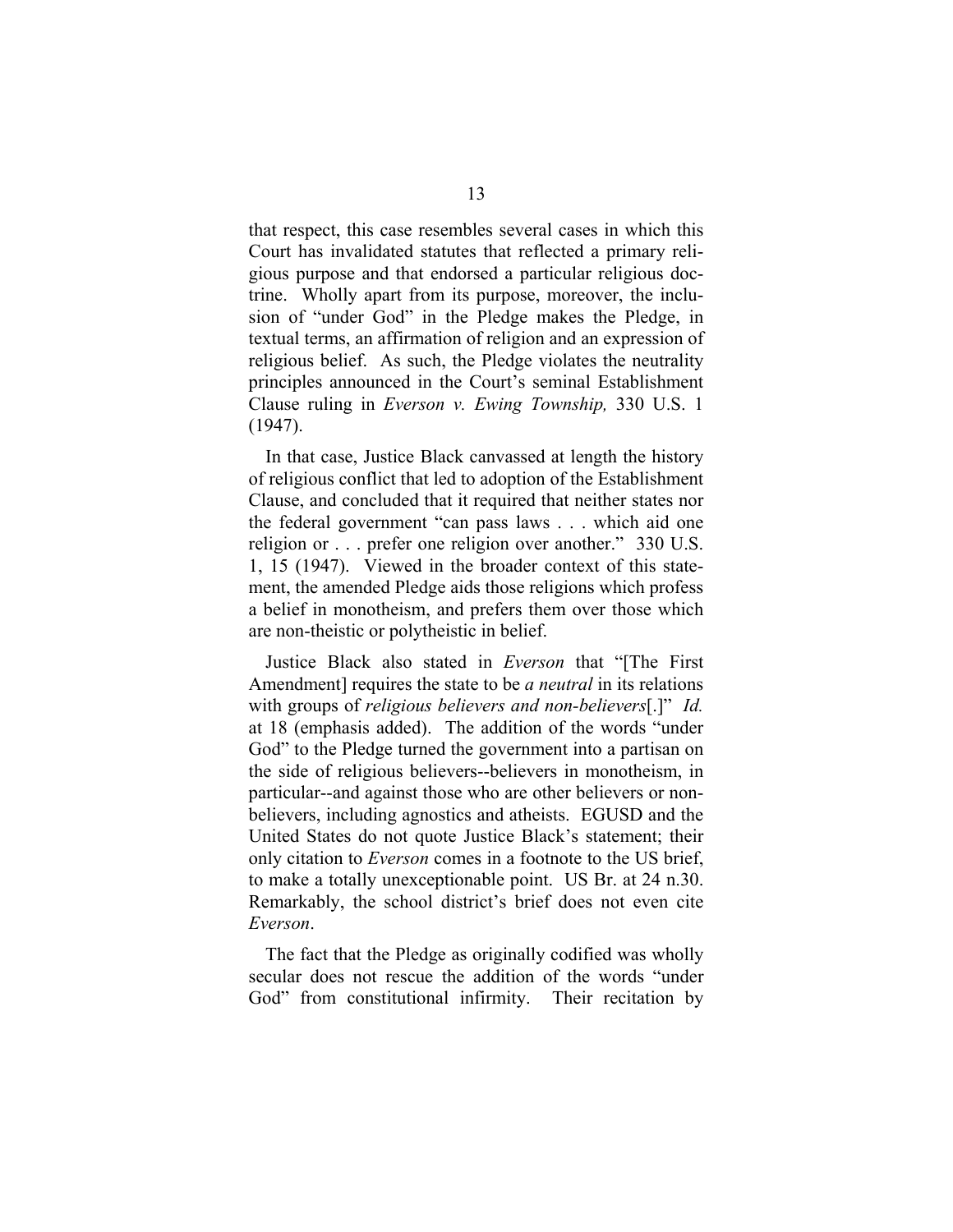<span id="page-19-0"></span>schoolchildren, even as part of a patriotic exercise, requires an affirmation of monotheistic belief and a conception of America as defined by religious devotion, and therefore violates the neutrality command of the Establishment Clause recognized in *Everson*. [2](#page-19-1)

#### **B. The Words "Under God" In the Pledge Endorse Monotheism.**

EGUSD, the United States, and their supporting amici claim that the words "under God" in the Pledge merely "acknowledge" the role of religion and religious belief in the history of our country. This attempt to avoid constitutional infirmity by declaring "under God," to be nonreligious in meaning fails. Such legerdemain cannot save the phrase.

l

<span id="page-19-1"></span><sup>2</sup> See also, *e.g.*, *Wallace*, 472 U.S. at 75 ("It is not a trivial matter . . . to require that the legislature manifest a secular purpose and *omit all sectarian endorsements from its laws*. That requirement is precisely tailored to the Establishment Clause's purpose of assuring that Government not intentionally *endorse religion or a religious practice.*") (O'Connor, J., concurring in judgment) (emphasis added). See also *Epperson v. Arkansas*, 393 U.S. 97, 103-104 (1968) ("Government in our democracy, state and national, must be neutral in matters of religious theory, *doctrine*, and practice. . . . The First Amendment mandates governmental neutrality between religion and religion, *and between religion and nonreligion.*") (emphasis added); and *Edwards v. Aguillard*, 482 U.S. 578, 593-94 (1987) ("The preeminent purpose of [Louisiana's "Creationism Act"] was clearly to advance the religious viewpoint that a supernatural being created humankind. . . . [B]ecause the primary purpose of the Creationism Act is to endorse a particular religious *doctrine*, the Act furthers religion in violation of the Establishment Clause.") (emphasis added).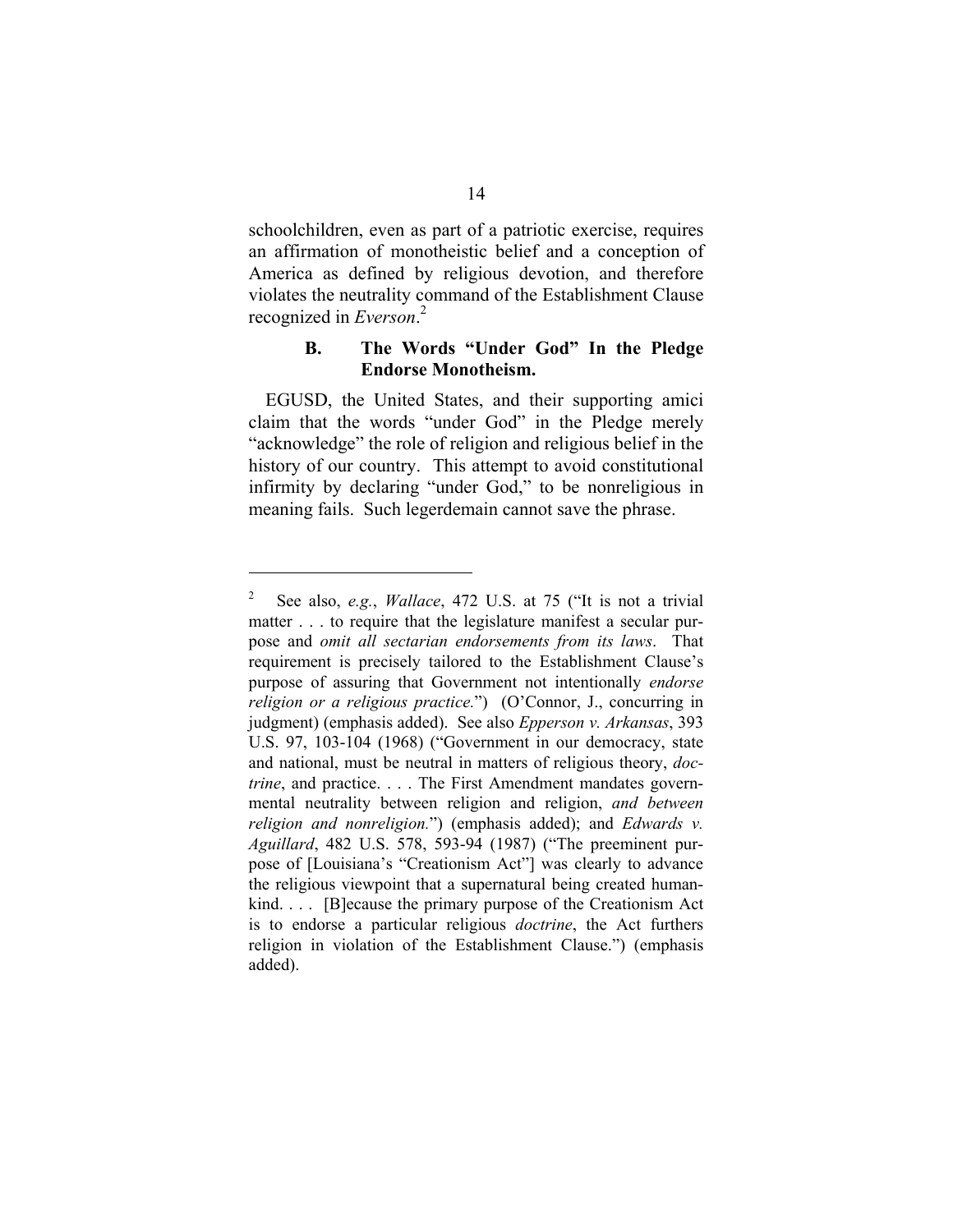There is no doubt that many of the Framers believed in God. But the addition by Congress of the words "under God" in the Pledge was not merely intended to "acknowledge" a dusty historical fact. Congress intended to enlist schoolchildren in "acknowledging" that the United States *today* is or should be a nation "under God," and to affirm their own belief in God. The Pledge as revised is directed not to history but to a *current* profession of belief in God as the Creator of humankind and the source of moral direction for the United States and its citizens.

On this crucial issue, those supporting reversal and those who have joined this brief are in sharp disagreement. The United States denies that the amended Pledge is "normative," describing it as merely "descriptive" of a nation "founded by individuals whose belief in God" inspired their "quest for 'liberty and justice' for each individual." US Br. at 40. Stripped of any normative (and concededly religious) content, the United States claims, the Pledge as recited in public school classrooms is "not a religious exercise at all," but simply an "acknowledgement" of our nation's religious heritage. *Id.* at 45. This argument, however, is foreclosed by *West Virginia State Board of Education v. Barnette*, 319 U.S. 624 (1943), in which the Court held that the references in the Pledge to "indivisibility," "liberty," and "justice" are not descriptive but aspirational. *Id.* at 634 & n.14.

Those supporting reversal further claim that such an "acknowledgment" has been implicitly approved by *dicta* in several of this Court's opinions, including concurrences and dissents. Their briefs, in fact, are almost exclusively devoted to this claim and consist largely of quotations from Framers and Presidents, along with citation to and quotations from the *dicta* in the Court's opinions. But the words "under God" in the Pledge do not simply "acknowledge" the belief of many Americans, past and present, that God has played a role in this country's history. From a theological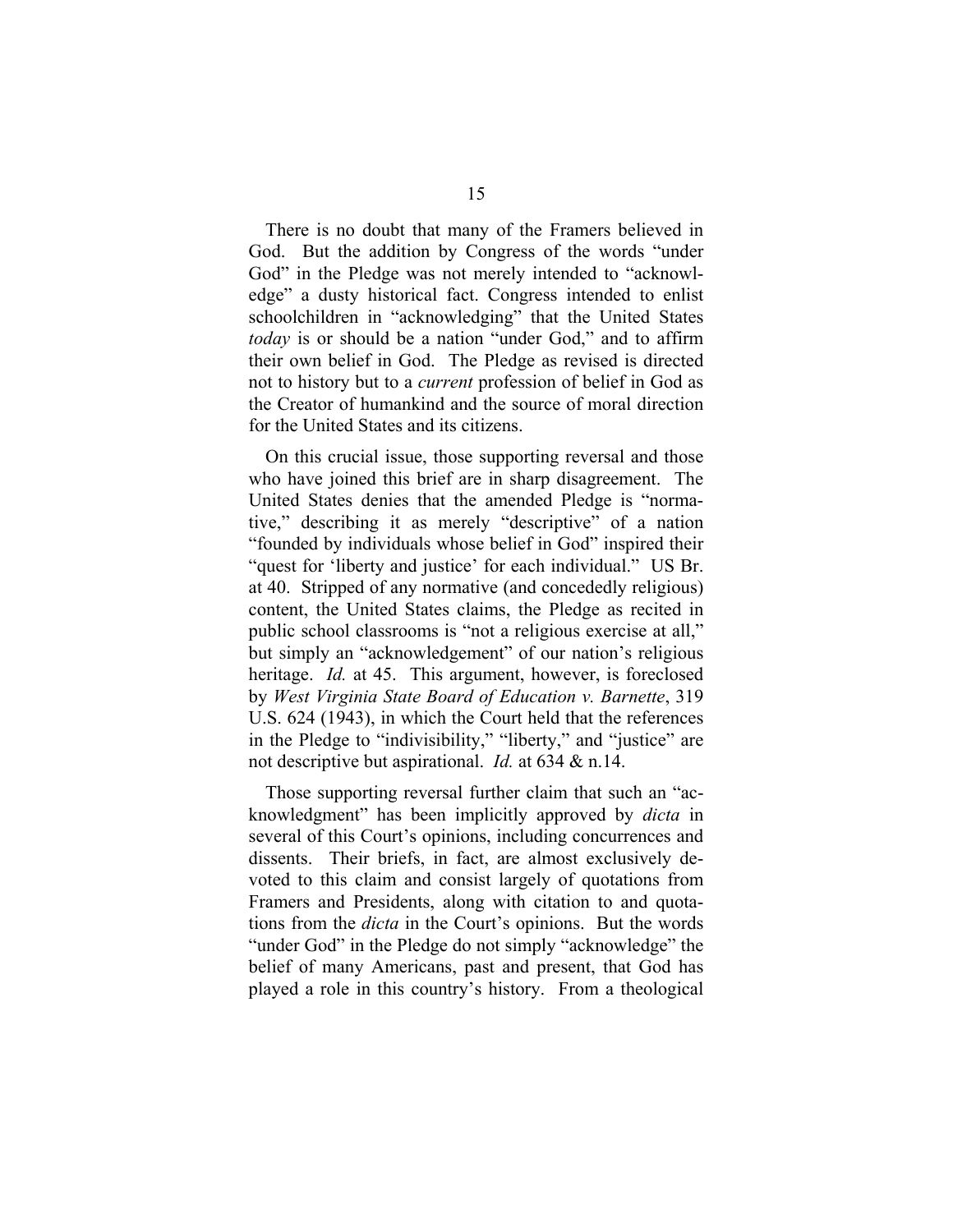perspective, recitation of the Pledge including the words "under God" and, more specifically, the term "God" affirms a belief in a particular religious doctrine, that of monotheism.

Definitions are important in this case. The definition of "God" is especially important, particularly in its singular, capitalized form, a form that is unique to monotheistic religions, such as Christianity, Judaism, and Islam. In monotheistic religions, it means "the creator and ruler of the universe, regarded as eternal, infinite, all-powerful, and allknowing; Supreme Being; Almighty." *Webster's New World Dictionary of the English Language, Second College Edition*, 599 (1980). That such a definition of "God" was employed by the congressional sponsors of the "under God" amendment in 1954 is evident from the House report on the bill that Congress adopted: "The inclusion of 'God' in our pledge would . . . acknowledge the dependence of our people and our Government upon the moral directions of the Creator." H.R. Rep. No. 83-1693, at 1-2, *reprinted* in 1954 U.S.C.C.A.N. 339, 2340. The reference to "the moral directions of the Creator" indicates a belief that God is the "Creator" of the universe and has established "moral directions" that Americans should follow.

This conception of God necessarily implies a monotheistic belief. "[T]he term *monotheism* refers to the religious experience and the religious perception that emphasize God as one, perfect, immutable, creator of the world from nothing, distinct from the world, all-powerfully involved in the world, personal, and worthy of being worshipped by all creatures." M. Eliade, ed., *The Encyclopedia of Religion*, Vol. 10, 68-69 (1987). The term "under God" has a specific theological meaning, limited to monotheistic religions. On this issue, amici direct the Court to a serious error in the arguments of petitioners. In its brief in this case, the United States first concedes that "[i]t is true that the Pledge is a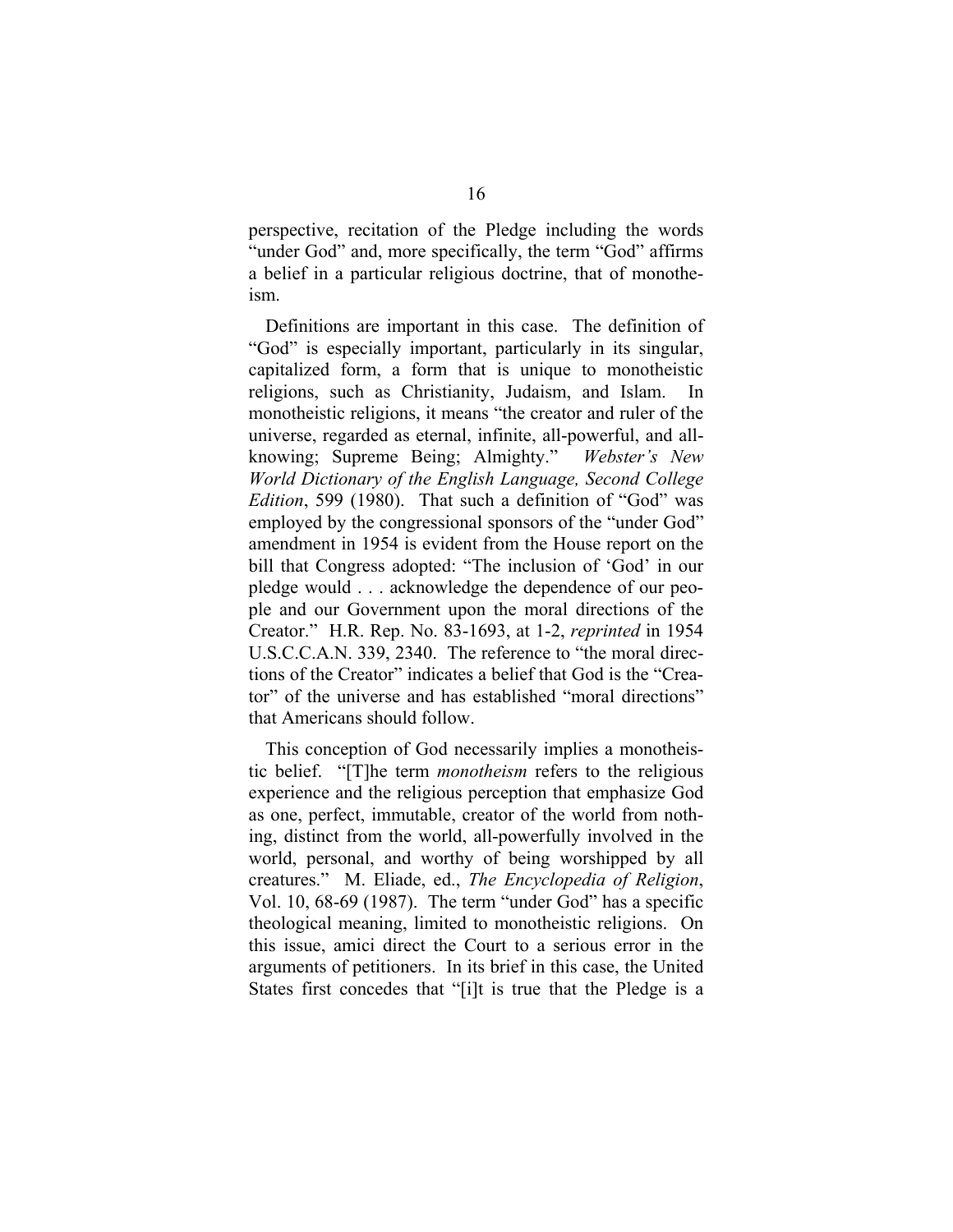'declaration [of] a belief,'" quoting from *West Virginia v. Barnette*, 319 U.S. 624, 631 (1943). However, the United States then claims that "the belief declared [by the words 'under God' in the Pledge] is not monotheism[.]" US Br. at 43. This statement is incorrect. The term "God" in its singular, capitalized form, is exclusively monotheistic in meaning. It excludes religions that are non-theistic or polytheistic in tradition and doctrine, as well as the philosophical positions of agnosticism and atheism.

Banning asserts that the words "under God" in the Pledge are "reconcilable" and "conformable" with atheism, and that atheist children should be "comfortable" in reciting them in the classroom setting. Banning Br. at 18-20. Atheism, however, cannot be reconciled with theism in any form. These terms are mutually exclusive. Atheism is correctly defined as "the belief that there is no God; or denial that God or gods exist." *Webster's New World Dictionary* at 87. In its broadest sense, theism is "belief in a god or gods." *Id.* at 1474. As noted above, the word "God" in its singular, capitalized form, as employed in the amended Pledge, reflects the monotheistic "doctrine or belief that there is only one God." *Id.* at 922. To suggest that such atheists as Hegel, Spinoza, and Einstein would have been "comfortable" with the words "under God" in the Pledge is simply absurd. Banning Br. at 20-21. The Court should treat such claims as efforts at evasion and obfuscation of the clearly religious content of the amended Pledge.

The formulation of the Pledge belies petitioners' assertion that the words "under God" merely "acknowledge" the Framers' belief in the role of God in our Nation's founding. The Pledge refers to "God" as though "God" exists and has directed the course of American history. Amici suggest that such an assumption raises profound theological issues this Court should not ignore in deciding this case. Petitioners put their argument in these words: "Many Framers attributed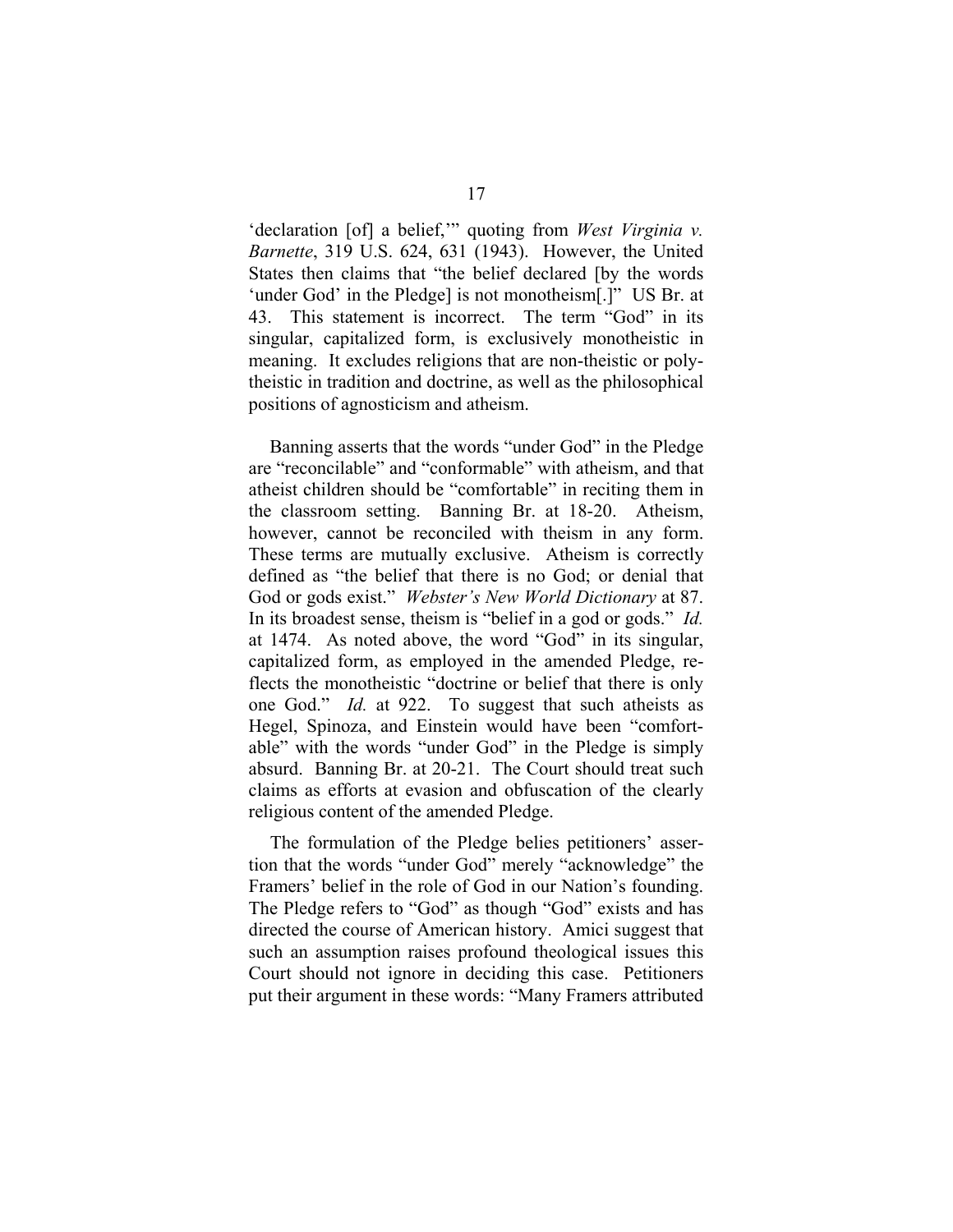<span id="page-23-0"></span>the survival and success of the foundling Nation to the providential hand of God." US Br. at 23. They rest this argument on a clear sectarian basis:

"The Framers also incorporated in the governmental design aspects of Puritan covenant theology, which advocated, first, a 'compact of a group of individuals with God, by which they became a people, and the subsequent compact between the people and their rulers, by which government was created.'" *Id*. at 23 n.18 (citation omitted).

Several of the amici are familiar with Puritan covenant theology. See, *e.g.*, E. Holifield, *The Covenant Sealed: The Development of Puritan Sacramental Theology in Old and New England, 1570-1720* (1974). This form of theology was based on the inextricable linking of church and state, and the belief that both institutions were "*decreed* by divine providence," as the term "providential" means. *Webster's New World Dictionary*, *supra*, at 1144. The term "providence" itself means acknowledgement of "God, as the guiding power of the universe." *Id*. These definitions are more than semantic in their importance to this case. The entire argument of petitioners flows from this clear sectarian origin. See US Br. at 23-31. In linking the words "under God" to their roots in "Puritan covenant theology," petitioners ask this Court to endorse that theology. The Court should decline that invitation and its endorsement of beliefs that are not shared by a large number of Americans.

# **IV. THE RECITATION BY SCHOOLCHILDREN OF THE WORDS "UNDER GOD" IN THE PLEDGE CONSTITUTES A RELIGIOUS ACT.**

#### **A. Reciting the Words "Under God" In the Pledge Is Akin to Prayer.**

Petitioners claim that requiring schoolchildren to recite the words "under God" in the Pledge "is not a religious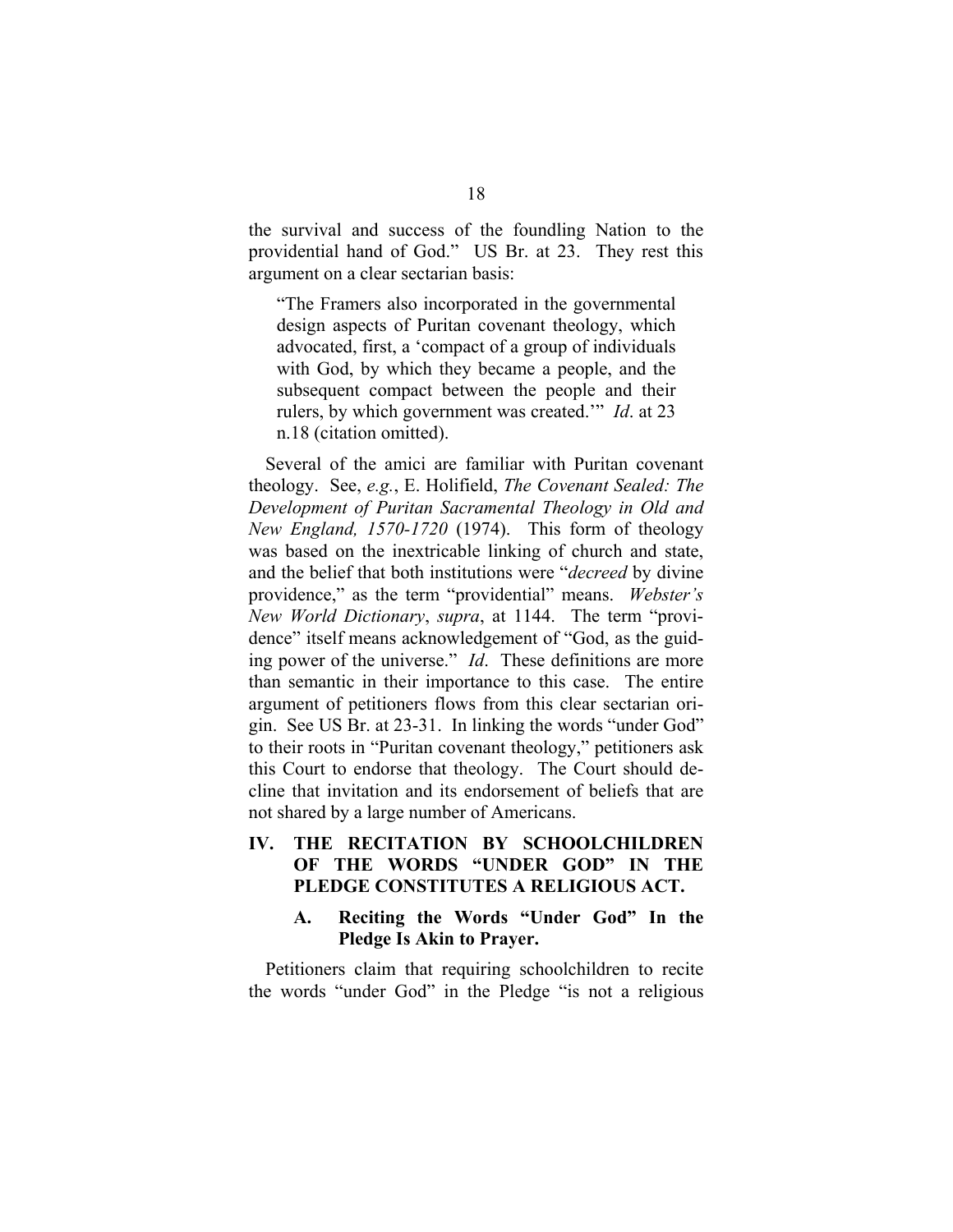exercise at all, let alone a core component of worship like prayer." US Br. at 45. EGUSD echoes this claim in asserting that reciting the Pledge "with the words 'under God' is nothing like the clearly religious act of prayer." EGUSD Br. at 31. Petitioners' arguments rest entirely upon these conclusory statements. However, these claims are based upon a false and misleading distinction between form and substance. As scholars from divergent religious traditions, amici submit that the invocation of God's name, in any setting, is a religious exercise and act. In the classroom setting, recitation of the words "under God" in the Pledge constitutes a religious act that is closely akin to formal prayer, and identical in purpose. The relevant question is not the form of address to God, but the reverent and solemn manner in which God's name is invoked.

The United States uses the word "acknowledgement" or its variations some 31 times in its brief in arguing that reciting the Pledge is merely a "solemnizing ceremony" in which schoolchildren "acknowledge" that "the Nation was founded by individuals who believed in God[.]" US Br. at 46, 32-33. But saying so does not make it so. This supposedly "ceremonial" act is suffused with religious meaning. The term "ceremonial" itself is defined as "an established system of rites or formal actions connected with an occasion, as in *religion*; ritual." *Webster's New World Dictionary* at 232 (emphasis added). Recitation of the Pledge in classrooms, during which students are required to stand and face the flag, with hands over hearts, is certainly a ceremonial ritual, to which the words "under God" add an undeniably religious element. The fact that religion is enfolded within a patriotic ceremony does not rescue these words from constitutional infirmity.

Claims that the amended Pledge merely "acknowledges" the Nation's religious heritage and is purely "ceremonial" in nature are clearly intended to persuade this Court to disre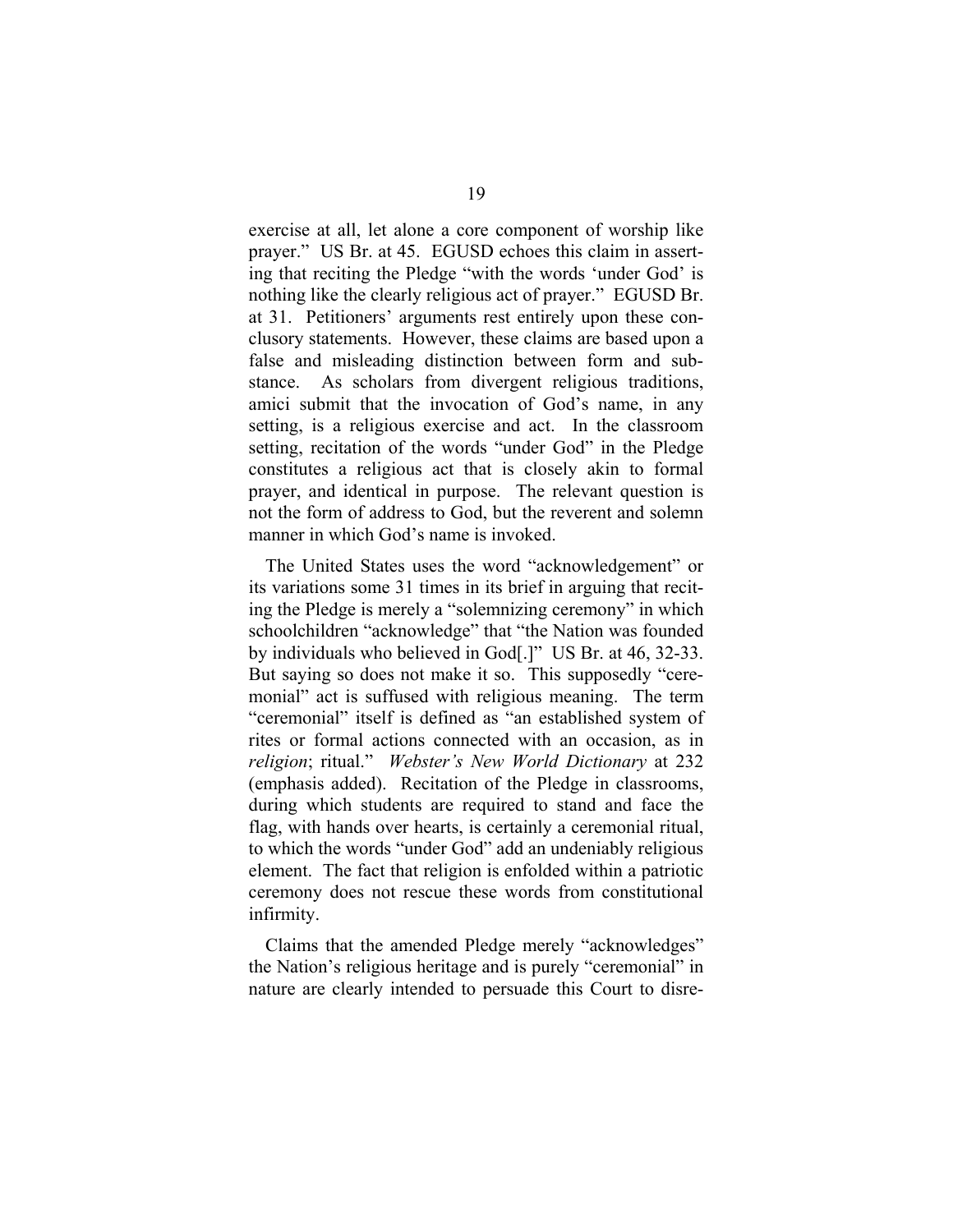gard its earlier decisions holding unconstitutional various forms of prayer in the public schools. This long line of cases, spanning four decades, includes *Engel v. Vitale*, 370 U.S. 421 (1962); *Abington Township v. Schempp*, 374 U.S. 203 (1963); *Wallace v. Jaffree*, 472 U.S. 38 (1985); *Lee v. Weisman*, 505 U.S. 577 (1992); and *Santa Fe School District v. Doe*, 530 U.S. 290 (2000). Significantly, in *Wallace, Lee* and *Santa F*e, the United States supported the schoolprayer exercises this Court emphatically rejected, decisions to which the United States remains unreconciled. See US Br. at 44.

The most relevant of these decisions to the present case is *Lee*, in which the Court held unconstitutional the delivery of prayers by a clergyman at a middle-school commencement ceremony. Notwithstanding its position that the "coercion" test employed by the Court in *Lee* "has no basis in Establishment Clause jurisprudence and is unworkable in the public school environment," the United States concedes that these prayers involved a "state-sponsored and state-directed religious exercise." US Br. at 45, *quoting* 505 U.S. at 587. Amici submit that classroom recitation of the words "under God" in the Pledge constitutes a religious exercise in which schoolchildren are pressured into affirming beliefs they may not share. The Pledge ceremony is led by teachers who are seen by their students as authority figures. "When public school officials, armed with the State's authority, convey an endorsement of religion to their students, they strike near the core of the Establishment Clause. *However 'ceremonial' their messages may be, they are flatly unconstitutional.*" *Lee*, 505 U.S. at 631 (Souter, J., concurring) (emphasis added). It bears noting that the prayers held unconstitutional in *Lee* were delivered at a school commencement held just once each year, at which those attending merely *listened* to them. Conducting a ceremony daily by schoolchildren, in which a Pledge with religious content is recited, is surely a greater violation of the Establishment Clause.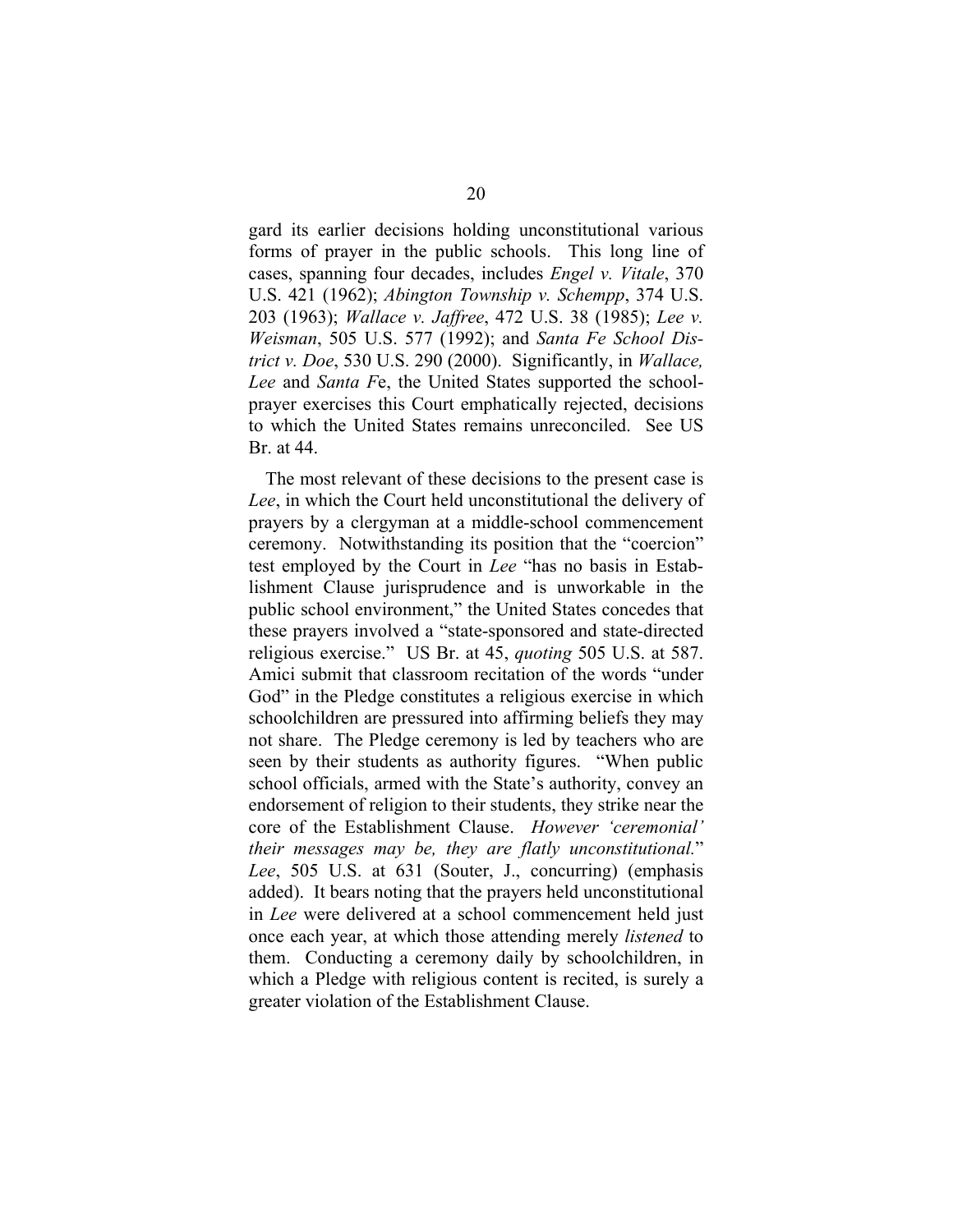#### <span id="page-26-0"></span>**B. The Amended Pledge Is Not A Form Of "Ceremonial Deism."**

In their effort to distinguish this case from the schoolprayer cases discussed above, petitioners point the Court to decisions that have upheld such practices as legislative prayers and the display of such religious symbols as Christian nativity scenes and Jewish menorahs on public property. See *Marsh v. Chambers*, 463 U.S. 783 (1983); *Lynch v. Donnelly*, 465 U.S. 68 (1983); and *County of Allegheny v. ACLU*, 492 U.S. 573 (1989). Citation to and discussion of these cases forms a substantial part of petitioners' briefs and arguments. US Br. at 25-40, and EGUSD Br. at 33-41. But none of the challenged activities in these cases took place in public schools, as did those in the school-prayer cases that petitioners urge this Court to distinguish and disregard.

The religious activity involved in *Marsh* has been described as an example of "ceremonial deism," a concept that attempts to distinguish exercises that are meaningfully religious, such as school prayer, from activities that, notwithstanding their use of religious references and symbols, supposedly have no "significant religious content." On this point, petitioners cite Justice Brennan's dissenting opinion in *Marsh* to support their argument that the words "under God" in the Pledge should pass constitutional muster. US Br. at 41, citing 463 U.S. 783, 811 (1983). But this citation ignores Justice Brennan's confession in his *Marsh* opinion that "I frankly do not know what should be the proper disposition" of a challenge to the words "under God" in the Pledge. Justice Brennan suggested that the Pledge might be acceptable if viewed as a "motto" that had "lost any true religious significance." 463 U.S. at 818. In a later opinion, he added that the reference to God in the Pledge could "best be understood . . . as a form of 'ceremonial deism,' protected from Establishment Clause scrutiny chiefly because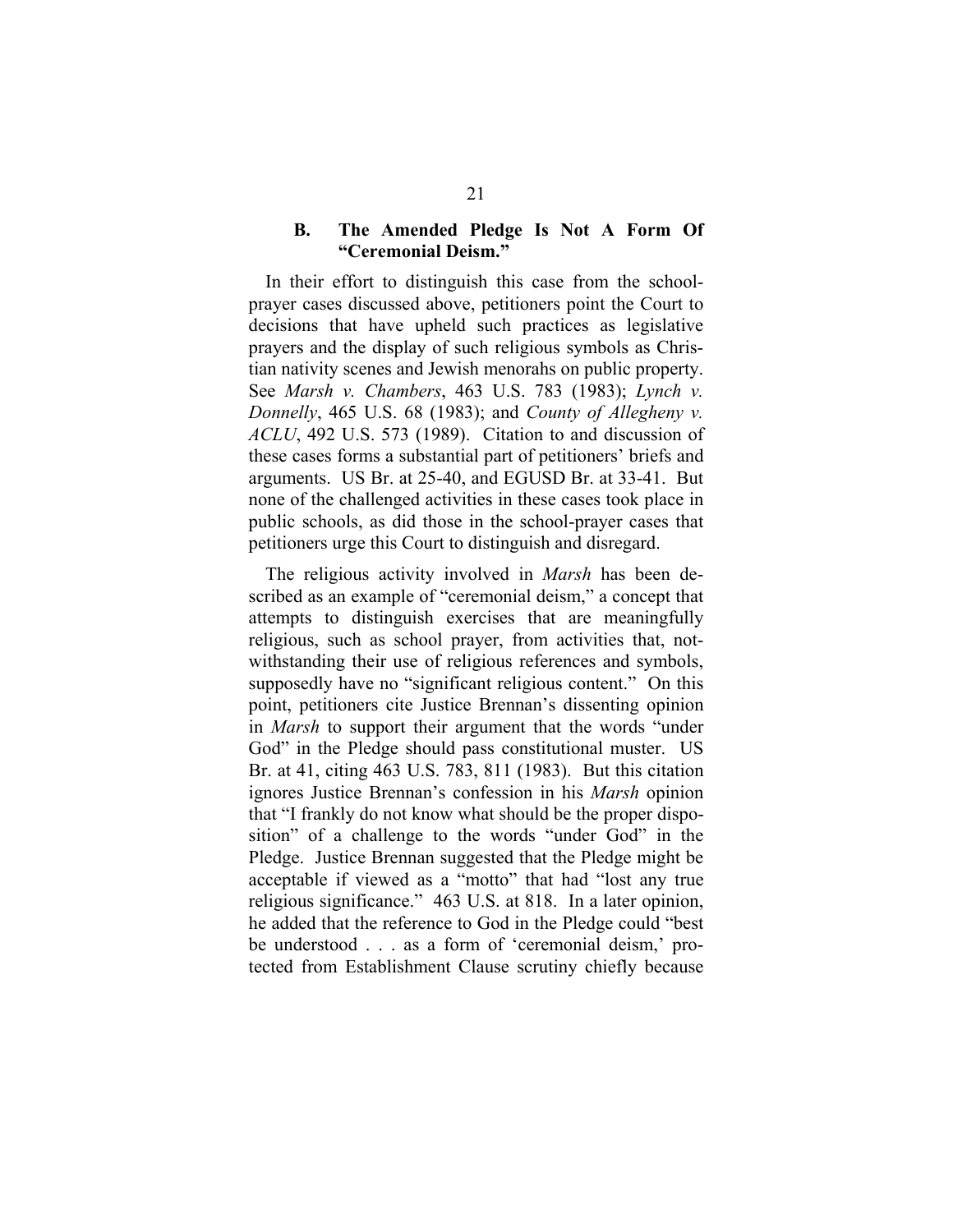<span id="page-27-0"></span>[it has] lost through rote repetition any significant religious content." *Lynch*, 465 U.S. at 716 (Brennan, J., dissenting).

Recitation of the Pledge is not at all similar to the kinds of "ceremonial deism" to which Justice Brennan referred in his *Lynch* opinion, such as the words "In God We Trust" on our currency, or the words "God save the United States and this honorable Court," which petitioners claim are "constitutionally permissible acknowledgements of religion." US Br. at 29. Nor does recitation of the Pledge in public school classrooms resemble the activities of legislative prayer or the display of religious symbols as part of holiday celebrations, to which petitioners direct the Court. No one is asked to affirm any religious belief in handling our currency, or in voluntarily attending this Court's sessions or those of legislative bodies, at which those present are not required to affirm their belief in anything. Nor are members of the public, whatever their religious beliefs, asked to affirm any belief when they observe holiday displays in public places. Such approvals of "ceremonial deism," if they are approvals, are irrelevant to this case.

# **V. OVER THE PAST TWO CENTURIES, AMER-ICA HAS BECOME EVER MORE DIVERSE IN RELIGIOUS BELIEF.**

From its earliest days, the United States has been a religiously diverse nation. Most of the Colonial settlers were Protestant Christians, but from its founding the nation soon grew to include Catholics, Jews, Buddhists, Hindus, and those who professed no religious beliefs. The issue of America's religious diversity is central to the issues in this case, and raises the following questions: How many Americans adhere to religions that are not monotheistic in belief? How many practice religions that are non-theistic or polytheistic? How many are not religious at all? Those who reject the religious doctrine of monotheism likely include one out of every five Americans.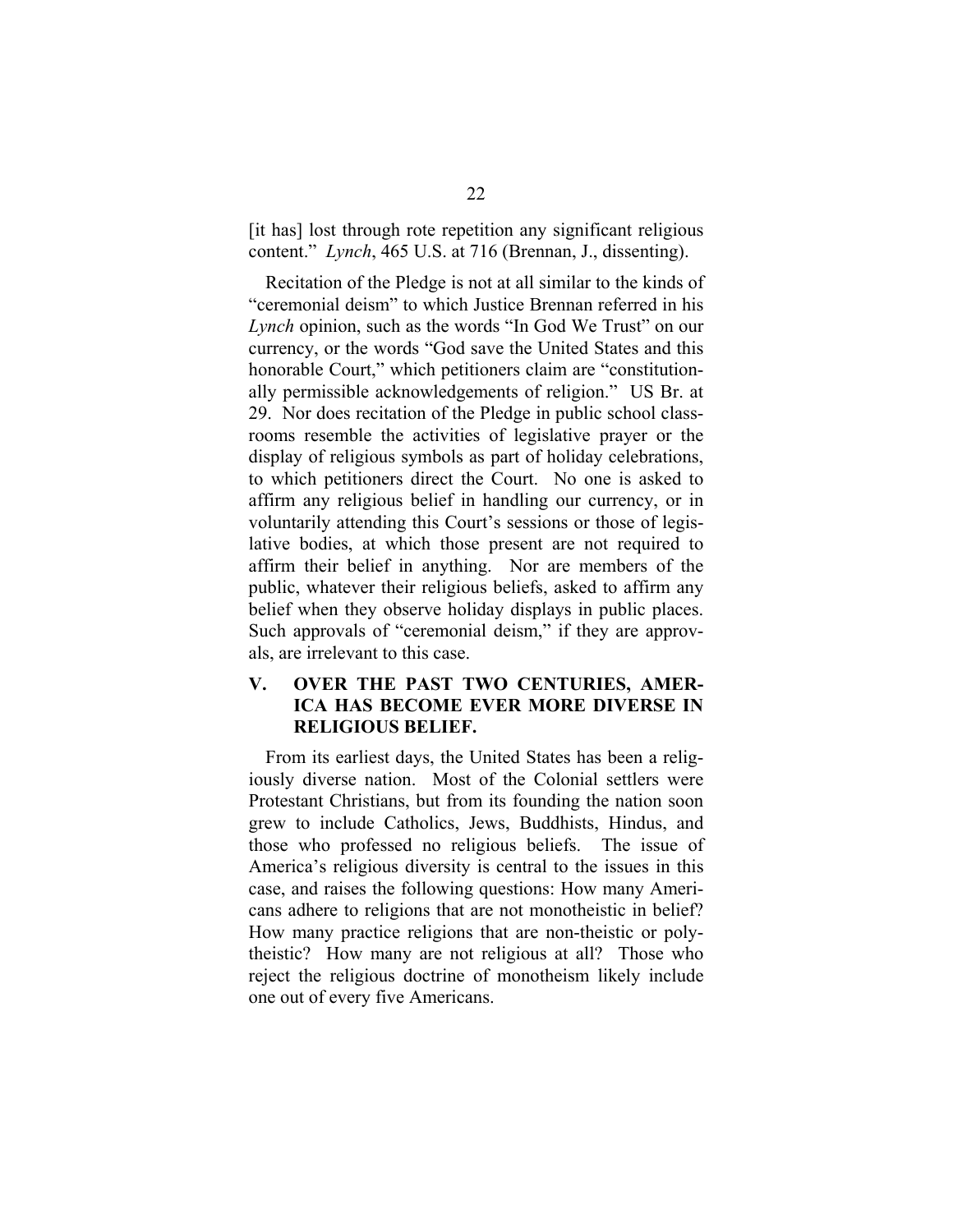The most comprehensive recent survey of American religious preferences is the American Religious Identification Survey, conducted by the Graduate Center of the City University of New York in 2001. This report, based on interviews with some 50,000 randomly-chosen respondents, and compared to a similar survey in 1990, found that 78.3 percent of Americans adhere to one of the three great monotheistic faiths (76.5 percent Christian, 2.8 percent Jewish, and 0.5 percent Muslim). The remaining 21.7 percent either had no religious identification or adhered to some other form of faith. Graduate Center, City University of New York, *American Religious Identification Survey* (2002). This report also stated that

"[t]he greatest increase in absolute as well as percentage terms has been among those adults who do not subscribe to any religious identification; their number has more than doubled from 14.3 million in 1990 to 29.4 million in 2001; their proportion has grown from just eight percent of the total in 1990 to over fourteen percent in 2001." *Id.*

In other words, about one of every seven Americans has *no* religious identification. The CUNY researchers also discovered particularly strong recent growth among Hindus, who often affirm belief in more than one god, and among Buddhists, who typically affirm no belief in a god. Between 1990 and 2001, the American Hindu population rose from 227,000 to 766,000, while the number of Buddhists increased from 401,000 to 1.1 million over the same period. Unitarian Universalists, another religious group with no creedal belief in monotheism, saw their numbers rise from 502,000 to 629,000. See www.gc.cuny.edu/studies/key findings.htm.

Many observers of Asian religions in the United States believe the American Religious Identification Survey severely undercounts both Buddhists and Hindus in this coun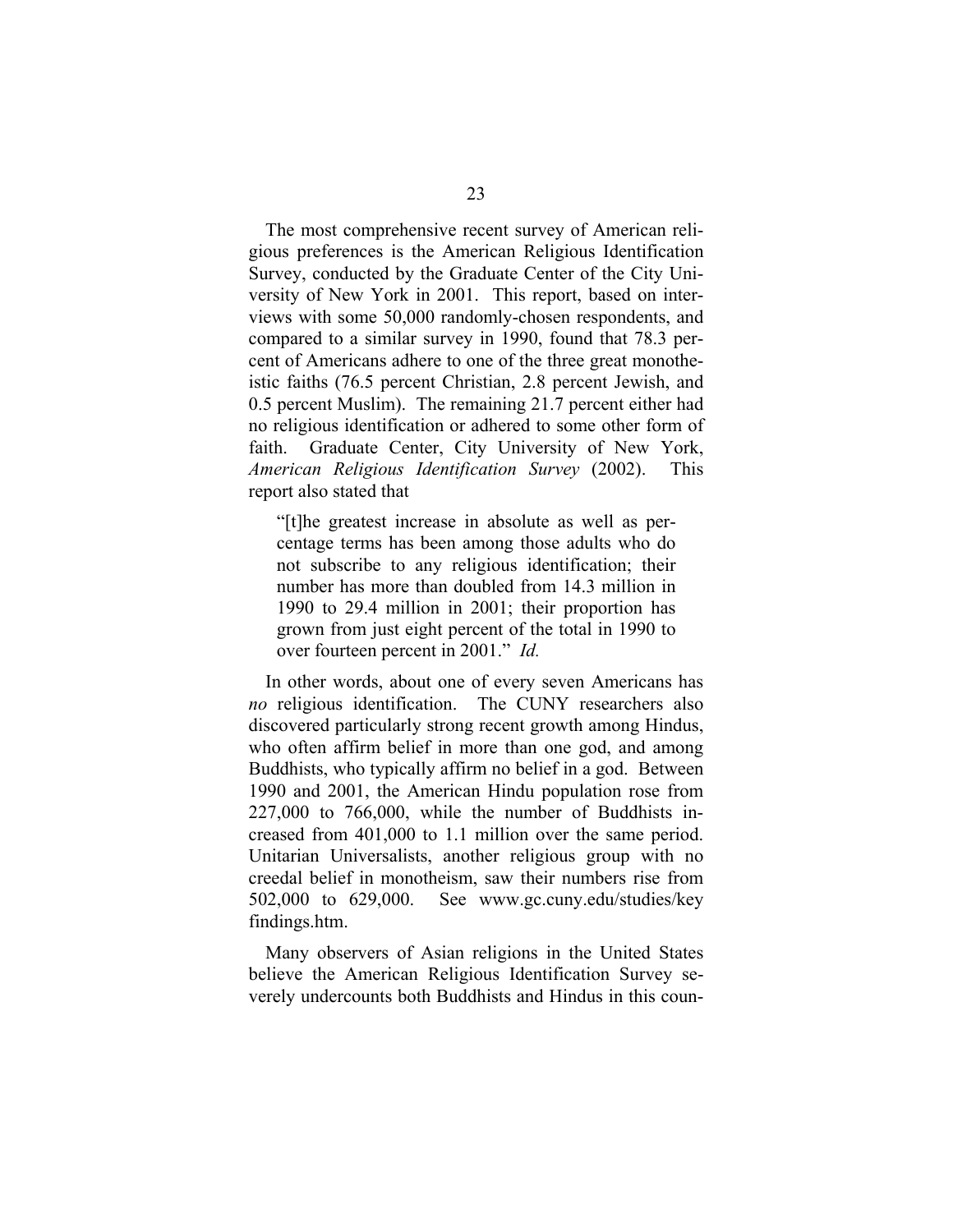try. Most scholars, noting a doubling of the Asian Indian population from 815,000 in the United States Census for 1990 to 1.7 million in 2000, fix the number of U.S. Hindu adherents at a minimum of 1 million. The *Yearbook of American and Canadian Churches* (2000), for example, finds 1.1 million Hindus in the United States. The U.S. Buddhist population is harder to gauge accurately, in part because adherence to this religion does not track a particular immigrant population, as does Hinduism. Here scholarly estimates range between one to five million. The most careful scholarly calculation, provided by Professor Martin Baumann of the University of Lucerne in Switzerland, places the number of American Buddhists between three and four million. See M. Baumann*,* "The Dharma Comes West: A Survey of Recent Studies and Sources," 4 *Journal of Buddhist Ethics* (1997).

Another recent survey by the National Opinion Research Center at the University of Chicago, commissioned by the American Jewish Committee, also reported the rapid growth of Buddhism, Hinduism, and other non-monotheistic religions in the United States. This report concluded that "America has always been a religiously diverse nation, and recent changes in immigration patterns, as well as indigenous religious developments, have increased that diversity." American Jewish Committee, *Religious Diversity in America: The Emergence of Muslims, Buddhists, Hindus, and Others* (2002).

A leading scholar of American religious diversity, Professor Diana L. Eck of the Harvard Divinity School, has recently written that "[t]he framers of the Constitution and the Bill of Rights could not possibly have envisioned the scope of religious diversity in America at the beginning of the twenty-first century. When they wrote the [First Amendment], they unquestionably did not have Buddhism or Santeria in mind." D. Eck, *A New Religious America: How a*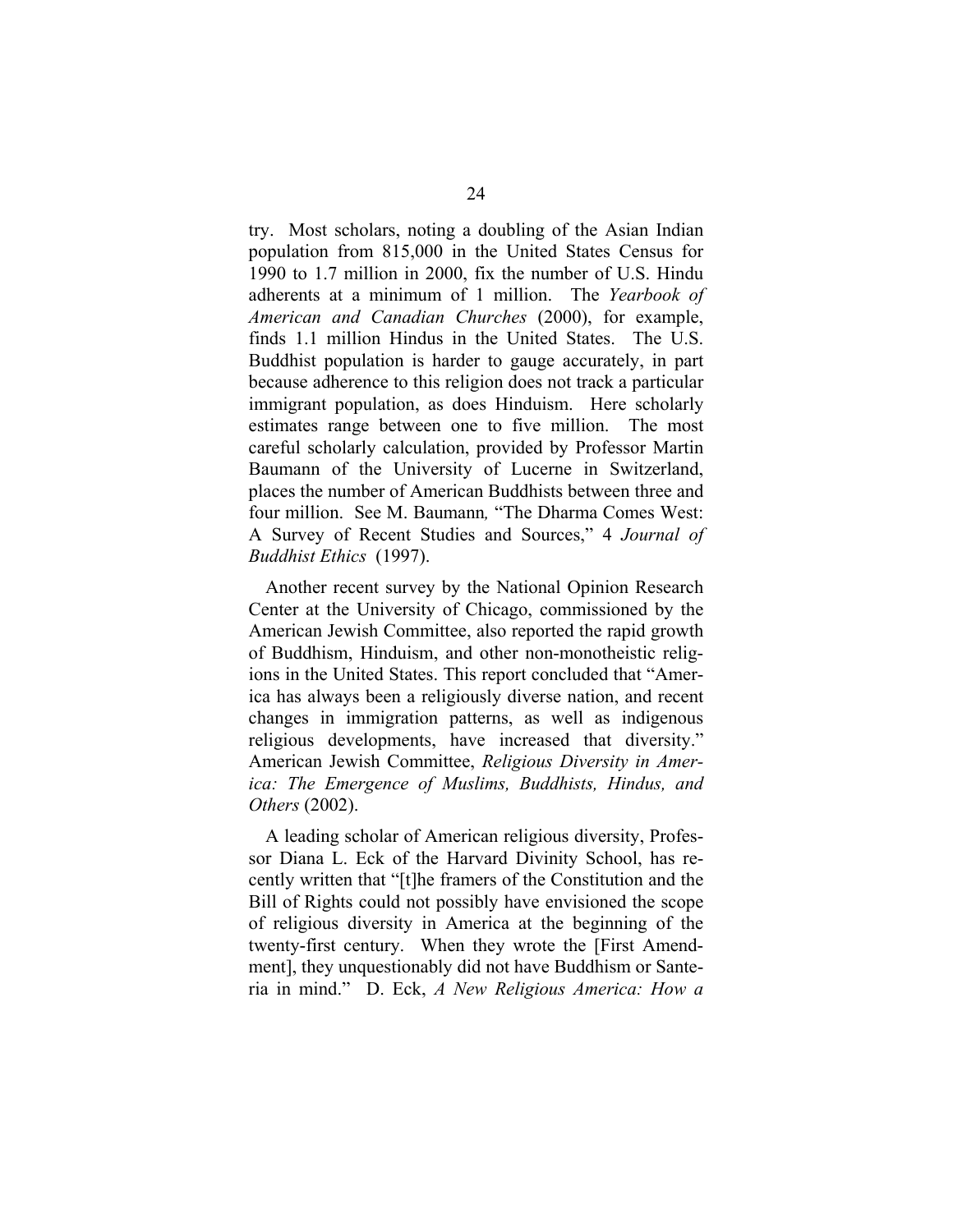# *'Christian Country' Has Become the World's Most Religiously Diverse Nation*, 7 (2001).

For data on non-theistic and polytheistic religions in America, amici refer the Court to articles in G. Laderman and L. Leon, eds., *Encyclopedia of American Religions and Cultures* (2003). See also E. Queen, et al., *Encyclopedia of American Religious History* (2001), especially the articles on Buddhism, Hinduism, Jainism, Free Thought, and Unitarian Universalism. It is worth noting that there are at least 1,933 Buddhist temples and centers in 48 states, at least 694 Hindu temples and centers in 42 states, and more than one thousand Unitarian Universalist churches and fellowships in all 50 states, according to the Pluralism Project of Harvard University. See www.pluralism.org/director/index. Every one of the fifty largest cities in the United States, and hundreds of smaller cities and towns, has at least one Buddhist or Hindu temple or center, and a Unitarian Universalist church.

Adding the fourteen percent of non-religious Americans to the roughly six percent who adhere to non-monotheistic religions, about one out of five Americans does not subscribe to the monotheism reflected and endorsed in the "under God" affirmation in the Pledge of Allegiance. We can assume that, on average, in every public school classroom of twenty-five students there are five who do not share the monotheistic beliefs of the other twenty. Suppose that a classroom included one Buddhist, one Hindu, one Unitarian Universalist, one agnostic, and one atheist. For these children, the religious content of the Pledge is not trivial.

Petitioners make no mention in their briefs of America's religious diversity, and rely instead on quotations from Framers such as Jefferson and Madison as "repeatedly acknowledg[ing] the Creator." US Br. at 24. As Justice Brennan observed some four decades ago, however: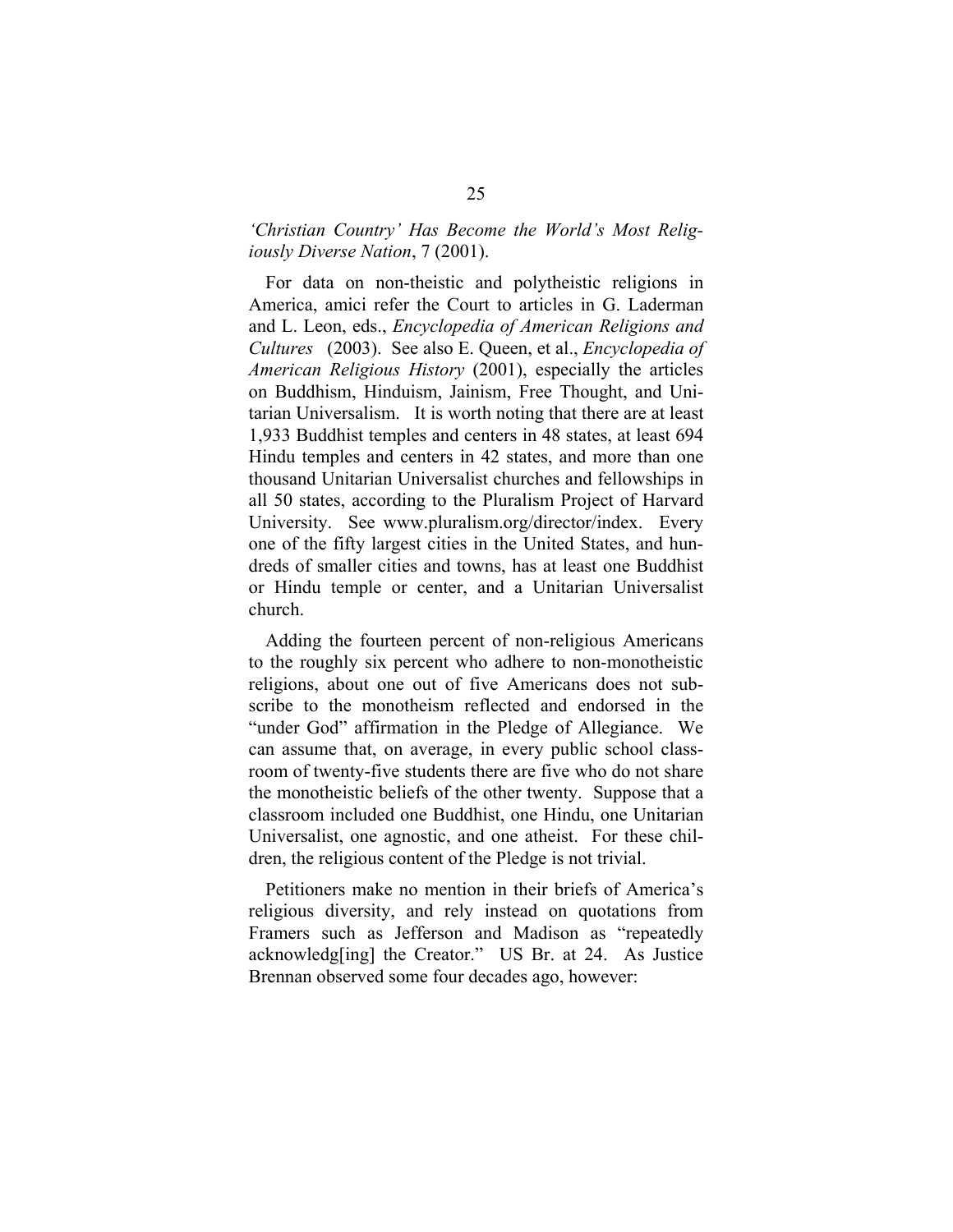"[O]ur religious composition makes us a vastly more diverse people than were our forefathers. They knew differences chiefly among Protestant sects. Today the Nation is far more heterogeneous religiously, including as it does substantial minorities not only of Catholics and Jews but as well as those who worship according to no version of the Bible and those who worship no God at all. In the face of such profound changes, practices which may have been unobjectionable to no one in the time of Jefferson and Madison may today be highly offensive to many persons, the deeply devout and the nonbelievers alike."

#### *Abington Township v. Schempp*, 374 U.S. 203, 240-241 (1963) (concurring opinion).

In this regard, petitioners' citation and quote from *Church of the Holy Trinity v. United States* is revealing. EGUSD Br. at 21. Not only did this Court state in that decision that we are "a religious nation," as petitioners quote approvingly; but added that "this is a Christian nation." 143 U.S. 457, 471 (1892). In *Holy Trinity*, this Court quoted from the Declaration of Independence and statements of the Framers upon which petitioners rely, as reflecting not simply "declarations of private persons [but] the voice of the entire people" of the United States. The Court also quoted from the constitutions of several states that demanded adherence to Christian doctrine by public officials, such as Delaware's requirement that state officers "profess faith in God the Father, and in Jesus Christ His only Son, and in the Holy Ghost[.]" *Id.* at 469-70. The Court's conclusion from such sectarian provisions that "this is a Christian nation" undoubtedly reflected the justices' shared religious beliefs at the time. Whatever the validity of that assertion then, it is demonstrably mistaken now. More than a century later, we are a religiously diverse nation, whose "entire people" do not all share a belief in the Trinitarian doctrine endorsed in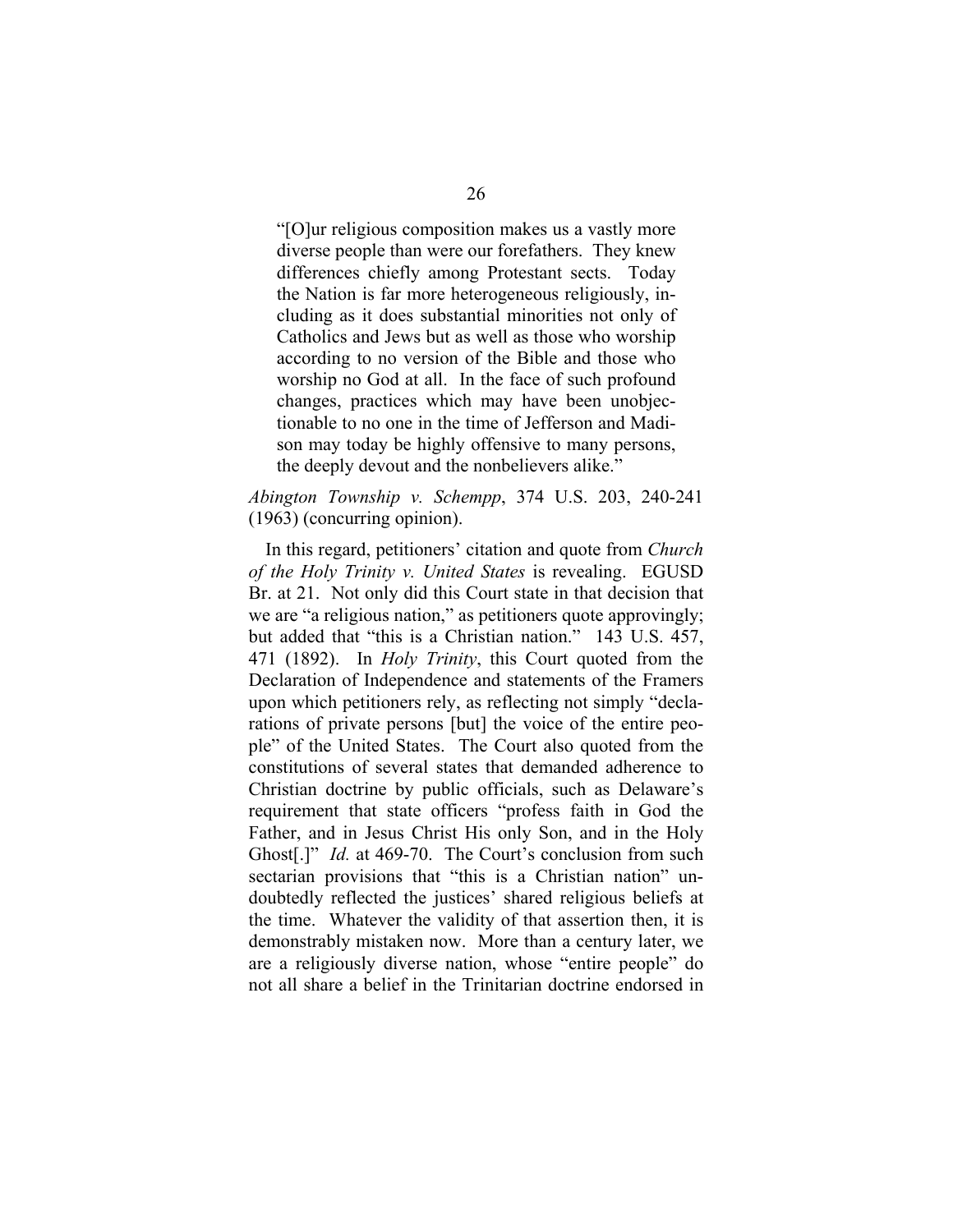<span id="page-32-0"></span>*Holy Trinity*, let alone in the monotheism endorsed in the Pledge of Allegiance.

**VI. THE INCLUSION OF "UNDER GOD" IN THE PLEDGE CONFRONTS SCHOOLCHILDREN WITH THE HOBSON'S CHOICE OF AFFIRM-ING RELIGIOUS BELIEFS THEY DO NOT HOLD OR FORGOING PARTICIPATION IN A PATRIOTIC EXERCISE.** 

In *Minersville School District v. Gobitis*, 310 U.S. 586 (1940), Justice Frankfurter wrote for the Court in upholding the expulsion from public school of children who belonged to the Jehovah's Witnesses denomination, for refusing on religious grounds to salute the American flag and recite the Pledge of Allegiance. Justice Frankfurter denied that, "though the ceremony may be required, exceptional immunity must be given to dissidents" such as Lillian Gobitis and other schoolchildren who shared her religious beliefs. *Id.* at 599-600 (1940) (emphasis added). See also P. Irons, *The Courage of Their Convictions: Sixteen Americans Who Fought Their Way to the Supreme Court,* Ch. 1 (interview with Lillian Gobitis about the ostracism she endured in 1935) (1989).

In *West Virginia Board of Education v. Barnette*, 319 U.S. 624 (1943), the Court overruled *Gobitis*. The point here is that among the nation's fifty million children who attend public school today are several million "dissidents" from the monotheistic beliefs embodied in the "under God" words of the Pledge of Allegiance. Although *Barnette* permitted public schools to require the recitation of the Pledge as long as "dissidents" were not required to participate, *Lee* and *Santa Fe* teach that school sponsored religious exercises, though ostensibly voluntary, are indirectly coercive, and that the Establishment Clause forbids such indirect coercion.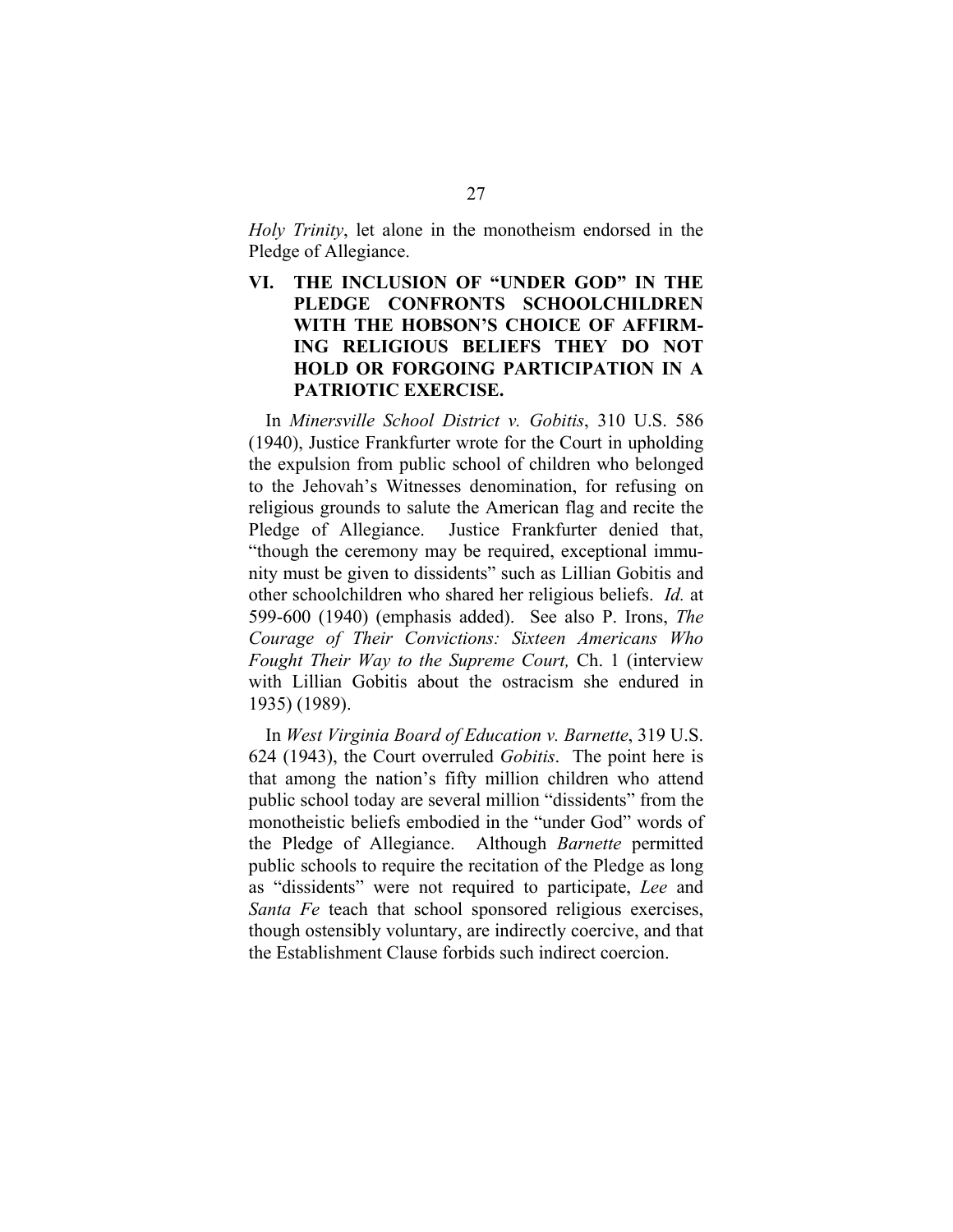Schoolchildren who do not adhere to the monotheism endorsed in the Pledge are impermissibly forced to choose between affirming religious beliefs they do not hold and foregoing participation in an official patriotic ritual. Those who adhere to their convictions by remaining silent or leaving the classroom during recitation risk being seen as "out-siders" by their peers and branded as unpatriotic.<sup>[3](#page-33-0)</sup>

Amici are not trained in psychology and make no pretensions to know precisely what goes on in the minds of schoolchildren who might harbor doubts about reciting a Pledge of Allegiance that requires them to affirm a belief that America is "under God." But they do know that the term "under God" has a specific theological meaning, lim-

l

<span id="page-33-0"></span><sup>&</sup>lt;sup>3</sup> The question in this case is not whether schoolchildren can be forced to recite the Pledge of Allegiance on pain of expulsion, suspension, or other form of discipline. This Court's opinion in *Barnette* resolved that question in 1943. Efforts to compel student participation in the Pledge ritual nonetheless continue, more than six decades later. Arkansas, Colorado, Pennsylvania, Tennessee, and Texas currently require by statute that students who object to reciting the Pledge must present written consent from their parents to be excused from the Pledge ritual. Education Commission of the States, Character/Citizenship Education, Pledge of Allegiance, August 2003. The most egregious example is found in the regulations of the Miami-Dade (Florida) County School Board, which provide that "[s]tudents *will be taught not to pause* after 'one nation' when reciting the pledge of allegiance to the flag." These regulations also provide that school officials "will counsel with students who do not participate in the pledge and flag salute," and that "[p]arents are to be contacted to determine the reason for the student's behavior. Parents will be asked to provide a written request to excuse the student from reciting the pledge." See Miami-Dade County Board of Education, Regulation 6A-1.08 (emphasis added).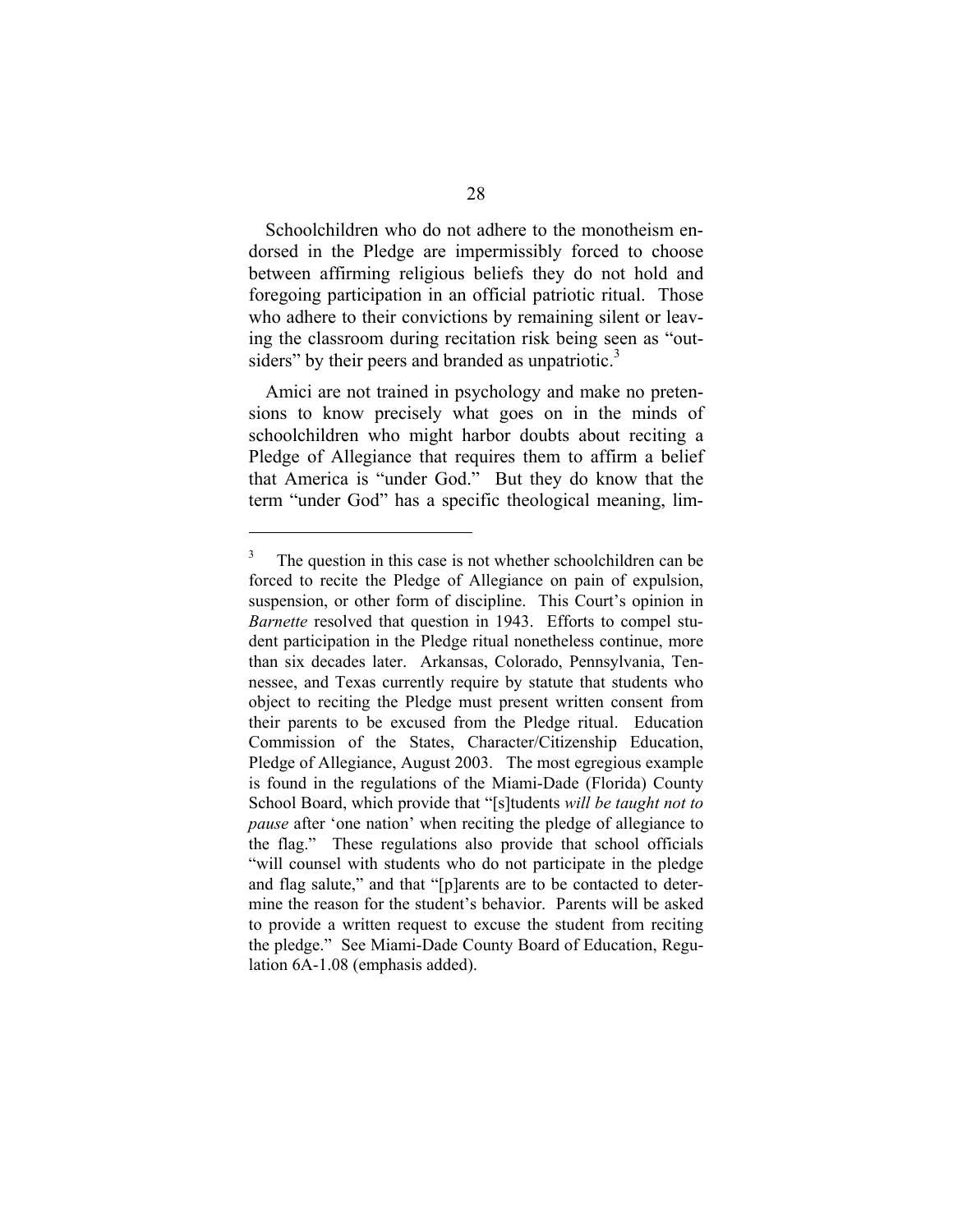ited to monotheistic religions and excluding polytheistic or non-theistic religions. The term certainly excludes those who are agnostic or atheist.

Amici also know, from their studies of American religious history, that adherents of polytheistic and non-theistic religions, and those with no religious beliefs, are often subjected to public hostility. Much of this hostility stems from lack of knowledge of these minority religions, or from stereotypes that are based on misperceptions of their practices and beliefs. Such hostility is painful to adults, but must be even more painful to children who are subjected to ostracism when they decline to participate in the flag salute and Pledge rituals in their schools. Back in the 1930s, after Lillian Gobitis refused on religious grounds to salute the flag and recite the Pledge of Allegiance in her seventh-grade classroom, she was subjected to taunts and jeers by fellow students before her expulsion. As she later said, "After that, when I'd come to school they would throw a hail of pebbles and yell things like, 'Here comes Jehovah!'" P. Irons, *A People's History of the Supreme Court,* 337 (1999)*.* See Ch. 26, "We Live by Symbols," 333-347.

More recently, MaryKait Durkee, a high-school junior at Fallbrook High School in San Diego County, California, was suspended from school in 1998 for refusing to stand for the flag salute and Pledge because she did not believe in God, or that America was a land of "liberty and justice for all." For this stand, she was editorially chastised by the *San Diego Union-Tribune* for her "lack of respect for the country she lives in." *Id.* at 347.

And in 2002, Janey Tracey, a sixth-grade student at H. C. Crittenden Middle School in Armonk, New York, faced a similar dilemma: "I realized how wrong the Pledge was, since it made atheists and polytheists feel excluded, so I stopped standing every morning. However, my teacher made me stand. I looked this up, and I found that a student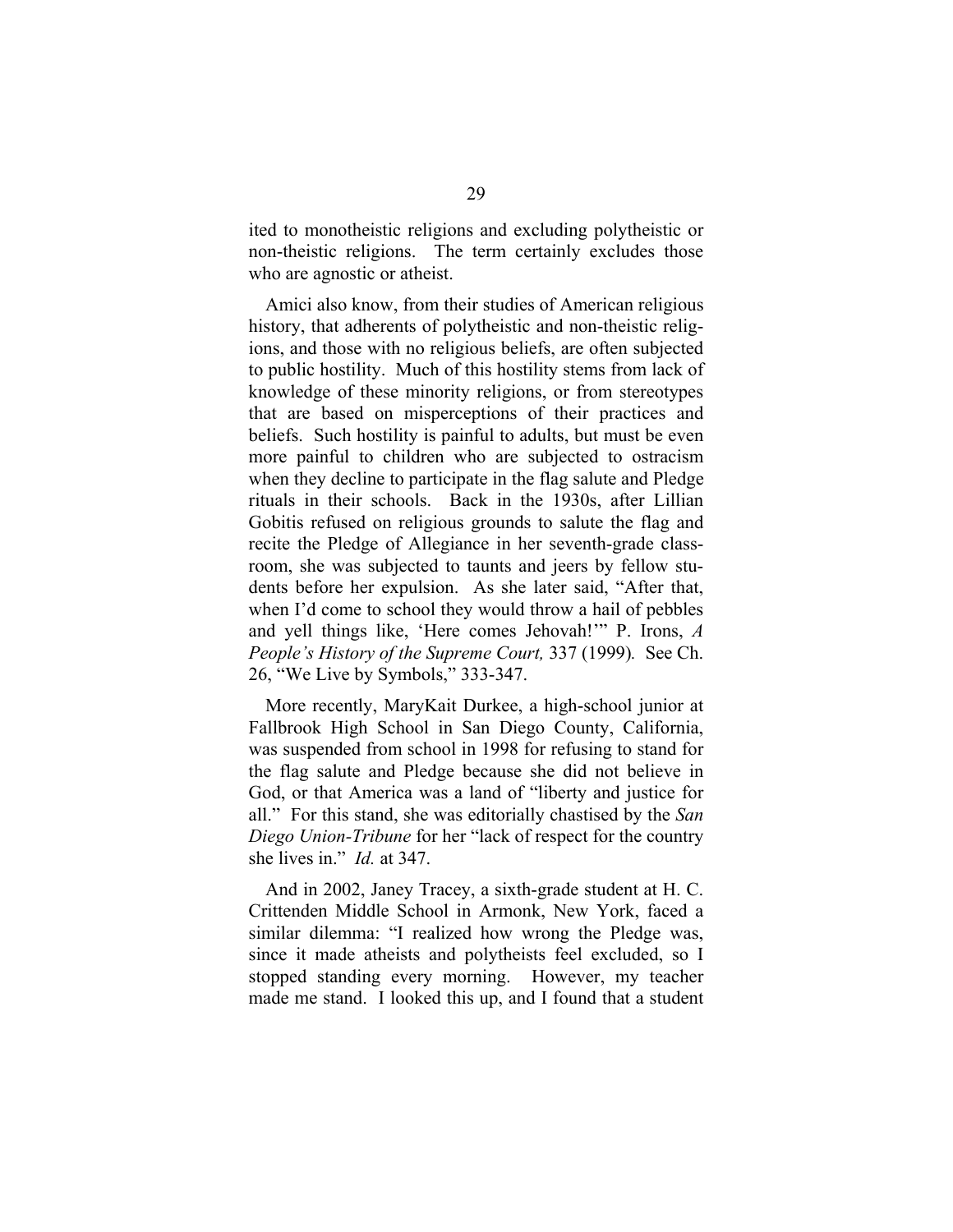<span id="page-35-0"></span>does not have to stand for the Pledge if they have a legitimate reason." Statement of Meredith Jane Tracey (12-23- 2003); on file, Earl Warren Bill of Rights Project, University of California, San Diego.

The American flag is a potent national symbol, and the Pledge of Allegiance to that flag is a potent ritual. The addition of the words "under God" to the Pledge, however, merged patriotism and religion, investing that ritual, in the unique classroom setting, with a profoundly sectarian character. Schoolchildren who are required to "confess by word or act their faith" in the monotheistic "orthodoxy" embodied in those words, but who do not share that faith, run the risk of being stigmatized as "outsiders" in their classrooms if they object to reciting the Pledge. In its present religionembracing form, the Pledge sends a powerful message to such children "that they are outsiders, not full members of the political community, and an accompanying message to adherents [of monotheism] that they are insiders, favored members of the political community." *Lynch*, 465 U.S. at 688 (O'Connor, J., concurring).

#### **CONCLUSION**

For the reasons stated above, the judgment below should be affirmed.

Respectfully,

Peter Irons Director, Earl Warren Bill of Rights Project 9500 Gilman Drive San Diego, CA 92093-0521 (858) 534-3664

February 13, 2004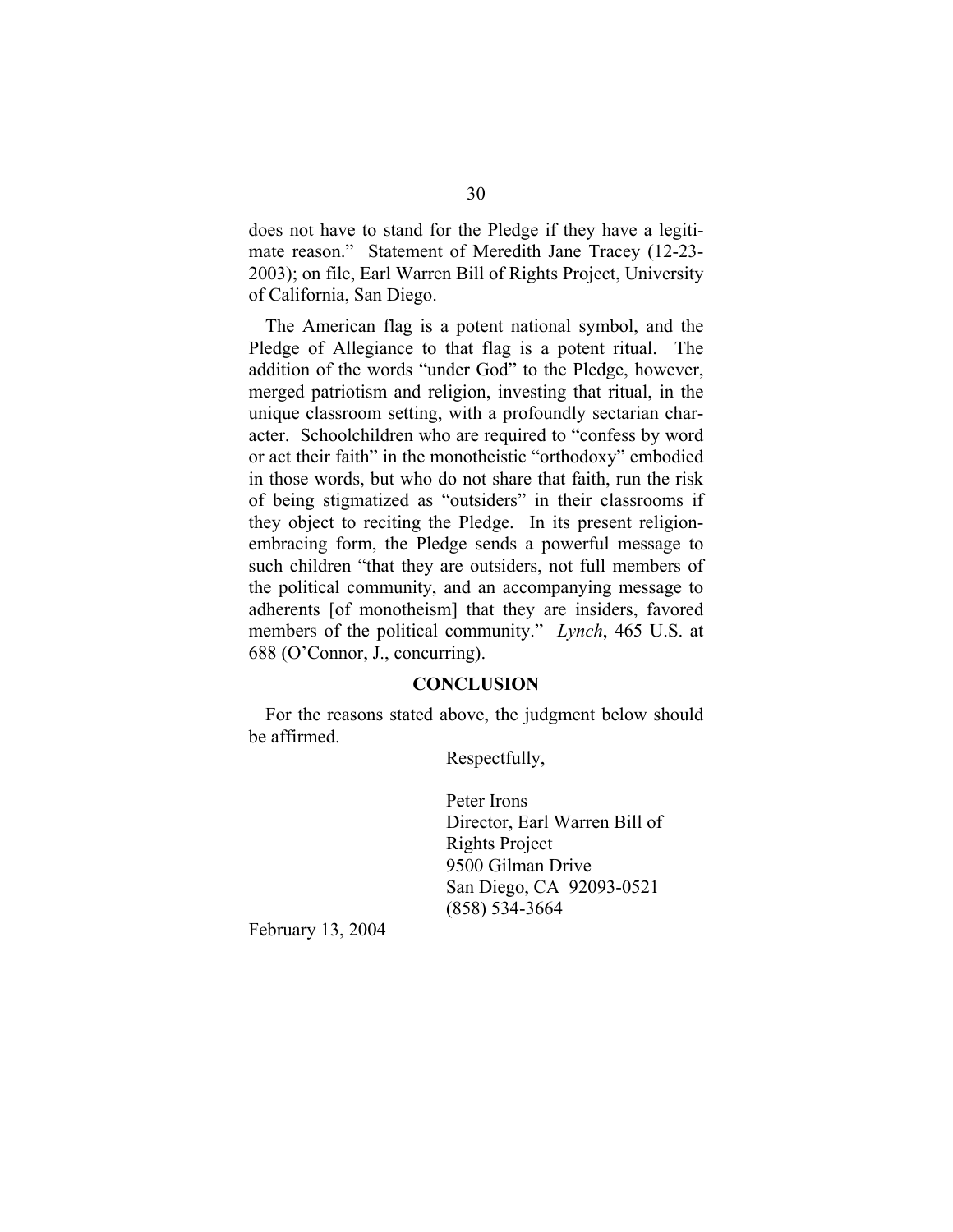# <span id="page-36-0"></span>**Appendix: Qualifications and Affiliations of Amici**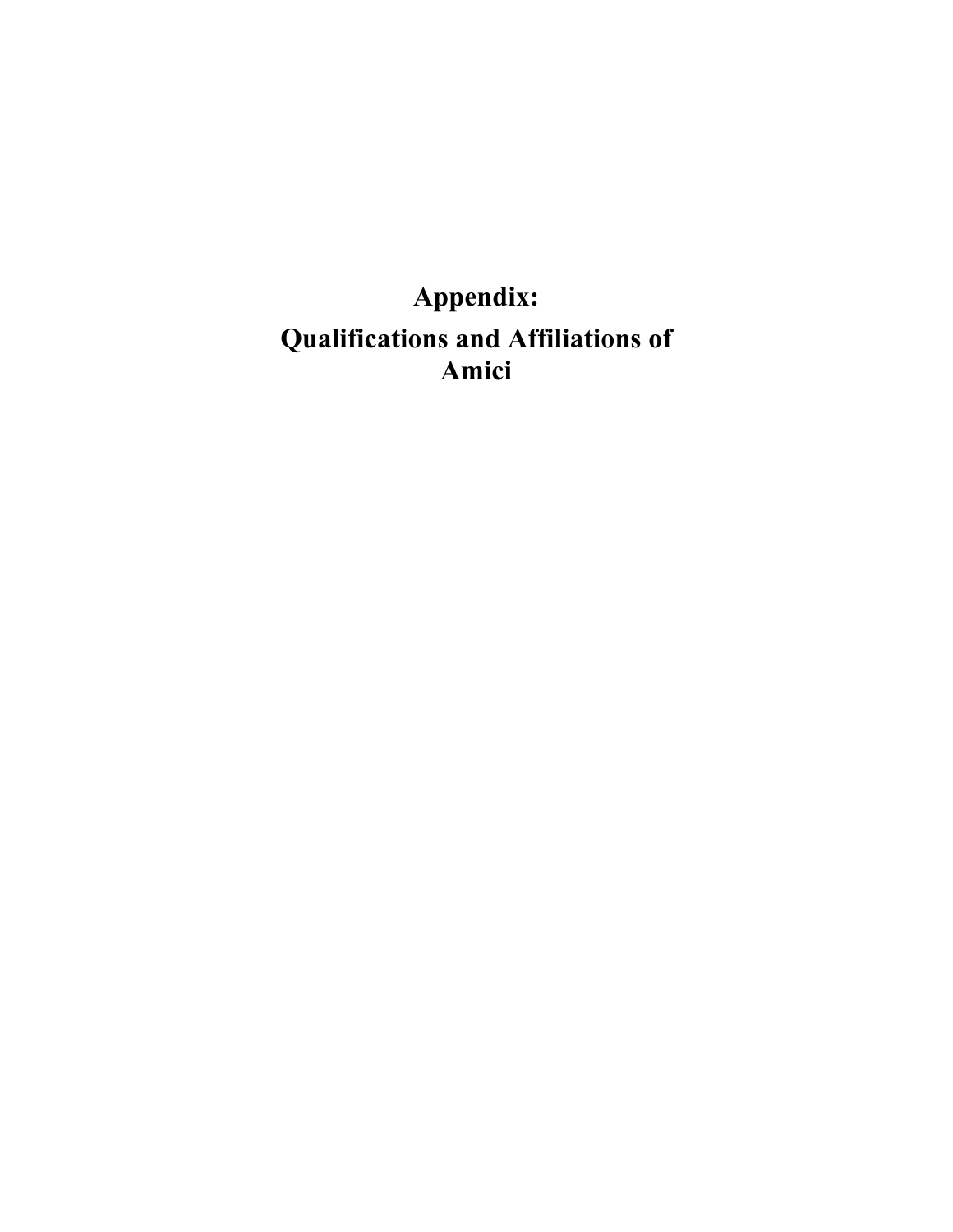**Joseph A. Adler** is Professor of Religion at Kenyon College. He holds the M.A. and Ph.D. degrees in Religious Studies from the University of California, Santa Barbara. His research focuses on East Asian religions, and his books include *Chinese Religious Traditions*.

**Randall Balmer** is the Ann Whitney Olin Professor of American Religion, and Chair of the Department of Religion at Barnard College, Columbia University. He earned an M.A. and Ph.D. in Religion from Princeton University, and also holds an M.Div. degree from Union Theological Seminary. His books include *Religion in American Life: A Short History*, and *Religion in Twentieth Century America.* 

**Linell E. Cady** is the Franca Oreffice Dean's Professor of Religious Studies, and Director of the Center for the Study of Religion and Conflict at Arizona State University. She holds a Ph.D. from Harvard University. Her research has focused on the relationship of religion and civil discourse in America, and her books include *Religion, Theology, and American Public Life.* 

**Diana L. Eck** is Professor of Comparative Religion at Harvard Divinity School. She holds a Ph.D. from Harvard University. Since 1991, she has headed the Pluralism Project, which explores issues of religious pluralism in American society. Her books include *The New Religious America: How a 'Christian Nation' Became the World's Most Religiously Diverse Nation.* 

**W. Clark Gilpin** is the Margaret E. Burton Professor of the History of Christianity and Theology in the Divinity School of the University of Chicago, and Director of the Martin Marty Center. He holds an M.Div. degree from the Lexington Theological Seminary and a Ph.D. from the University of Chicago. His research focuses on the relation between religion and education in American society, and his books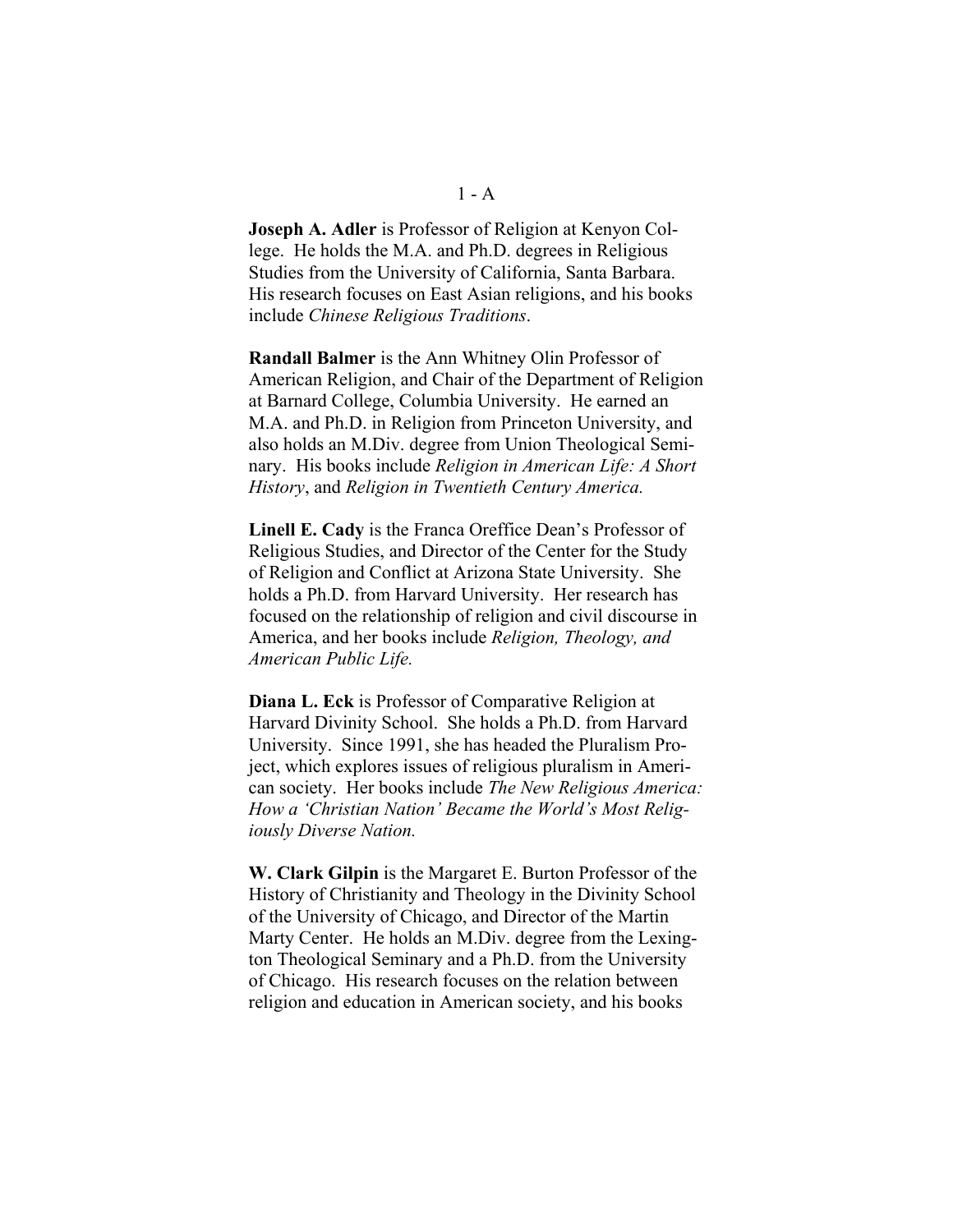include *A Preface to Theology* and a biography of Roger Williams.

**Philip Goff** is Associate Professor of Religious Studies, and Director of the Center for the Study of Religion and American Culture at the University of Indiana. He received a Ph.D. from the University of North Carolina, and his books include *Themes in American Religion and Culture* and *Religion in America, 1945-2000: A History in Documents.* 

**John S. Hawley** is the Ann Whitney Olin Professor in the Department of Religion at Barnard College, Columbia University. He received at M.Div. degree from Union Theological Seminary and a Ph.D. in Comparative Religion from Harvard University. He is an authority on the Hindu traditions in India and the United States.

**Gary M. Laderman** is Associate Professor in the Department of Religion, and is Director of the Graduate Division of Religion at Emory University. He received his M.A. and Ph.D. degrees from the Religious Studies Department at the University of California, Santa Barbara. His research focuses on American religious history, and he is co-editor of the three-volume series, *Religion and American Cultures: An Encyclopedia of Traditions, Diversity, and Popular Expressions.* 

**Amy-Jill Levine** is the E. Rhodes and Leona B. Carpenter Professor of New Testament Studies, and Director of the Carpenter Program in Religion, Gender, and Sexuality at the Vanderbilt University Divinity School. She received the M.A. and Ph.D. degrees from Duke University. Her research focuses on such topics as Christian origins, formative Judaism, and the "Historical Jesus." She is editor of a twelve-volume series, *Feminist Companions to the New Testament and Early Christian Literature.*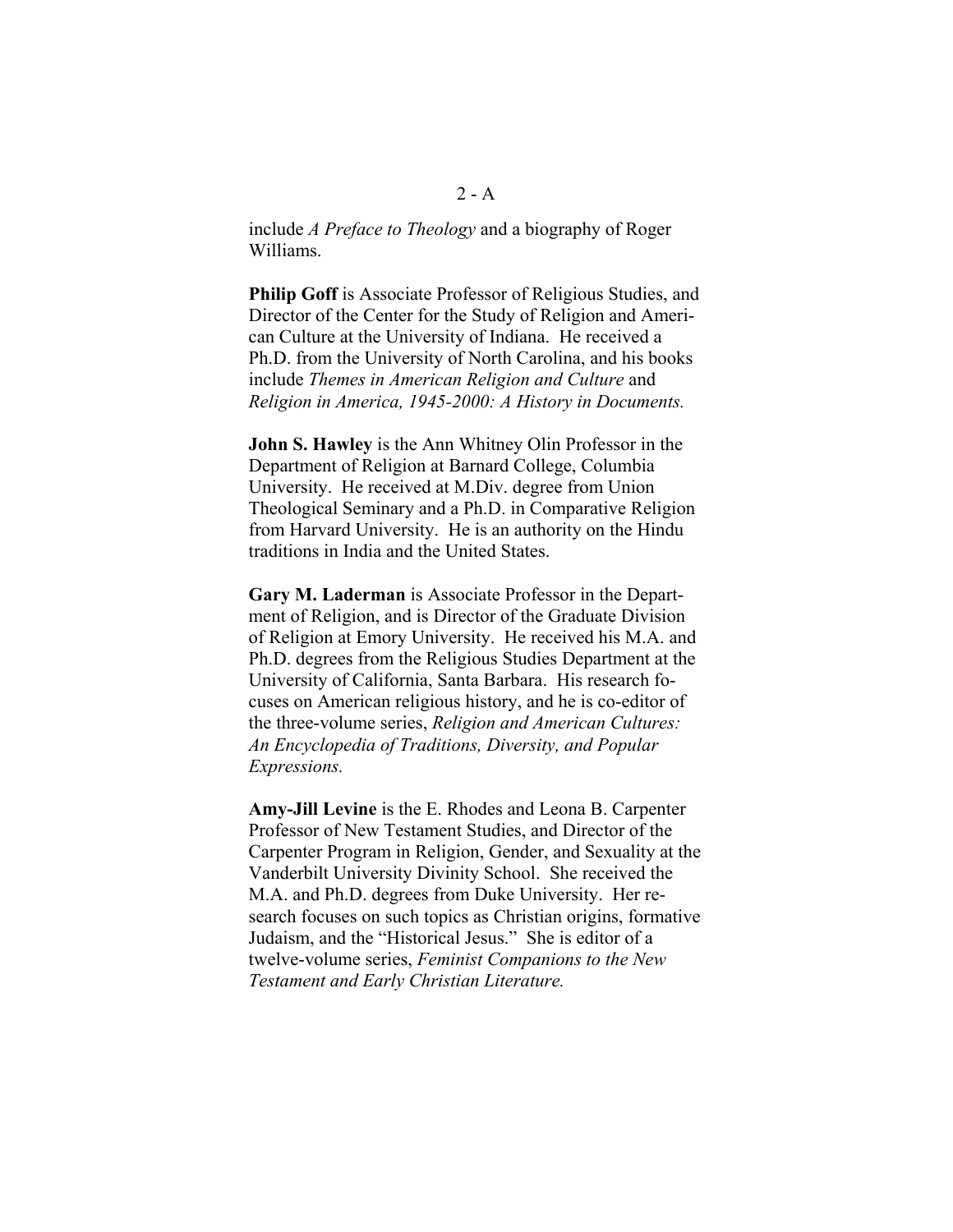**Fumitaka Matsuoka** is Professor of Theology at the Graduate Theological Union in Berkeley, California. He received a Ph.D. from the Union Theological Seminary, and has served as pastor of the Church of the Brethren in Oakland, California. He is an authority on the Buddhist tradition in America, and his books include *Realizing the America of Our Hearts: Theological Voices of Asian Americans.* 

**Vasudha Narayanan** is Professor of Religion at the University of Florida, and is a past president of the American Academy of Religion, and of the Society for Hindu-Christian Studies. She holds a Ph.D. from the University of Bombay. Her research interests include Hindu traditions in India, Cambodia, and the United States, and her books include *The Hindu Traditions in the United States: Temple Space, Domestic Space, and Cyberspace.* 

**Charles Prebish** is Professor of Religious Studies at Pennsylvania State University. He received a Ph.D. in Buddhist Studies from the University of Wisconsin. He has been Associate Secretary of the International Association of Buddhist Studies, and his books include *Asian Religions in America: A Documentary History.* 

**Stephen Prothero** is Associate Professor of Religion and Chair of the Department of Religion, and Director of the Graduate Division of Religious and Theological Studies at Boston University. He received a Ph.D. from Harvard University, and his research focuses on Asian religious traditions in the United States. His books include *Asian Religions in America: A Documentary History.* 

**Richard Seager** is Associate Professor of Religious Studies at Hamilton College. He holds a Ph.D. from Harvard University, and his research focuses on Asian religions in the United States. He is the recipient of the Scholarly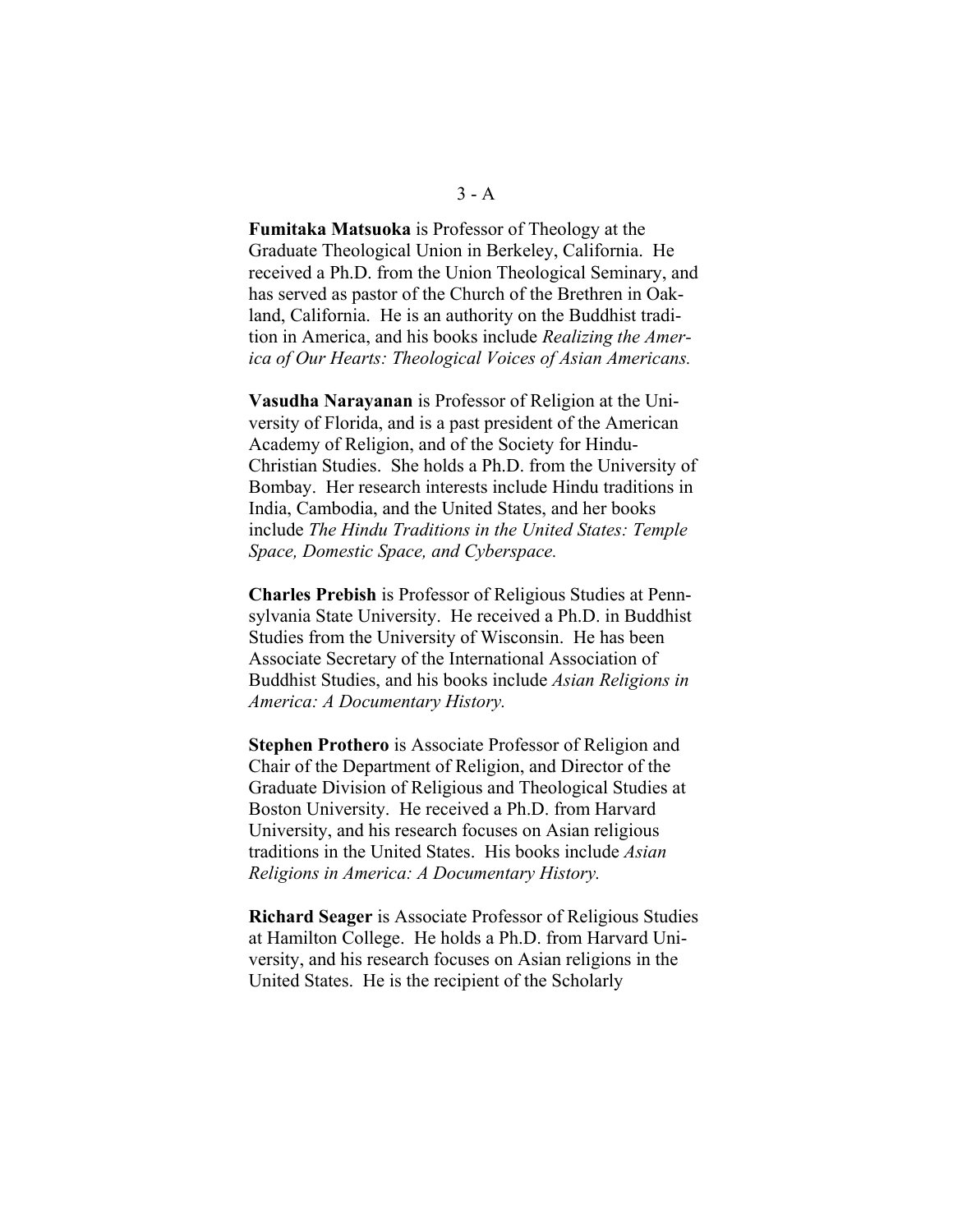Achievement Award of the Institute of Oriental Philosophy, and his books include *Buddhism in America*.

**John Smolenski** is Assistant Professor of History at the University of California, David. He earned an M.A. degree from Yale University, and M.S. and Ph.D. degrees from the University of Pennsylvania. His research focuses on American religious history in the colonial period, and he is coeditor of *New World Orders: Violence, Sanction, and Authority in the Early Modern Americas.* 

**Ivan Strenski** is Professor and Holstein Endowed Chairholder in the Department of Religious Studies at the University of California, Riverside. He received a Ph.D. in Religious Studies from Birmingham University in England, and his research interests include the history of religions. He has received the Templeton Prize in Science and Religion, and his books include *Religion in Relation: Method, Application, and Moral Location* and *Four Theories of Myth in Twentieth-Century History.* 

**Robert A. Thurman** is the Jey Tsong Khapa Professor of Indo-Tibetan Buddhist Studies and Director of Graduate Studies in the Department of Religion at Columbia University. A former Buddhist monk, he is a long-time advisor to His Holiness the Dalai Lama. His books include *Essential Tibetan Buddhism* and *The Tibetan Book of the Dead*.

**Thomas A. Tweed** is Professor of Religious Studies at the University of North Carolina. He holds M.A. and Ph.D. degrees in Religious Studies from Stanford University, and the Master of Theological Studies degree from the Harvard Divinity School. His research centers on both Roman Catholicism and Asian religions in the United States. His books include *Retelling U.S. Religious History* and *Asian Religions in America: A Documentary History.*